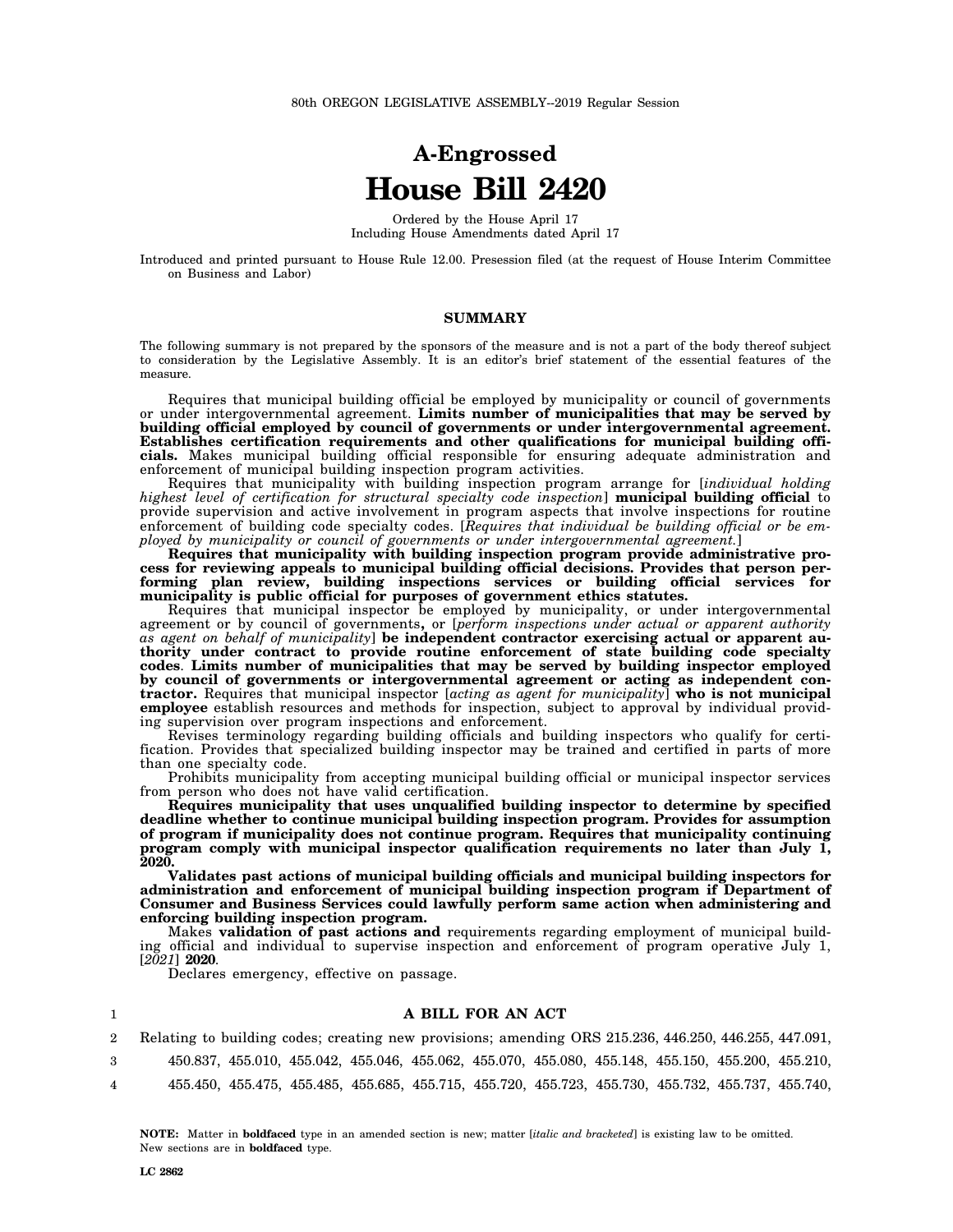| 1  | 455.800, 455.820, 479.530 and 693.115; and declaring an emergency.                                 |
|----|----------------------------------------------------------------------------------------------------|
| 2  | Be It Enacted by the People of the State of Oregon:                                                |
| 3  |                                                                                                    |
| 4  | <b>GENERAL DEFINITIONS</b>                                                                         |
| 5  |                                                                                                    |
| 6  | <b>SECTION 1.</b> ORS 455.010 is amended to read:                                                  |
| 7  | 455.010. As used in this chapter, unless the context requires otherwise:                           |
| 8  | $(1)(a)$ "Advisory board" means the board with responsibility for assisting in the adoption,       |
| 9  | amendment or administration of a specialty code, specifically:                                     |
| 10 | (A) The Building Codes Structures Board established under ORS 455.132;                             |
| 11 | (B) The Electrical and Elevator Board established under ORS 455.138;                               |
| 12 | (C) The State Plumbing Board established under ORS 693.115;                                        |
| 13 | (D) The Board of Boiler Rules established under ORS 480.535;                                       |
| 14 | (E) The Residential and Manufactured Structures Board established under ORS 455.135;               |
| 15 | (F) The Mechanical Board established under ORS 455.140; or                                         |
| 16 | (G) The Construction Industry Energy Board established under ORS 455.492.                          |
| 17 | (b) "Appropriate advisory board" means the advisory board that has jurisdiction over a partic-     |
| 18 | ular code, standard, license, certification or matter.                                             |
| 19 | (2) "Department" means the Department of Consumer and Business Services.                           |
| 20 | (3) "Director" means the Director of the Department of Consumer and Business Services.             |
| 21 | (4) "Low-Rise Residential Dwelling Code" means the adopted specialty code prescribing stan-        |
| 22 | dards for the construction of residential dwellings that are three stories or less above grade and |
| 23 | have an exterior door for each dwelling unit, but are not facilities or homes described in ORS     |
| 24 | 443.400 or transient lodging.                                                                      |
| 25 | (5) "Municipal building official" means a person who is charged by a municipality with             |
| 26 | responsibility for the administration and enforcement of a building inspection program in the      |
| 27 | municipality and is:                                                                               |
| 28 | (a) An employee of the municipality; or                                                            |
| 29 | (b) A person employed under an intergovernmental agreement or by a council of gov-                 |
| 30 | ernments to carry out that responsibility for any number of municipalities, provided that:         |
| 31 | (A) The municipalities are contained within a geographic area that does not exceed three           |
| 32 | adjacent counties; and                                                                             |
| 33 | (B) The department determines by rule that the municipalities can be reasonably served             |
| 34 | by the person on a timely basis.                                                                   |
| 35 | (6) "Municipal inspector" means a person who performs routine enforcement of one or                |
| 36 | more state building code specialty codes or parts of one or more specialty codes for a             |
| 37 | municipality and is:                                                                               |
| 38 | (a) An employee of the municipality; or                                                            |
| 39 | (b) A person employed under an intergovernmental agreement or by a council of gov-                 |
| 40 | ernments or acting as an independent contractor exercising actual or apparent authority            |
| 41 | under the contract to perform that routine enforcement in any number of municipalities,            |
| 42 | provided that:                                                                                     |
| 43 | (A) The municipalities are contained within a geographic area that does not exceed three           |
| 44 | adjacent counties; and                                                                             |
| 45 | (B) The department determines by rule that the municipalities can be reasonably served             |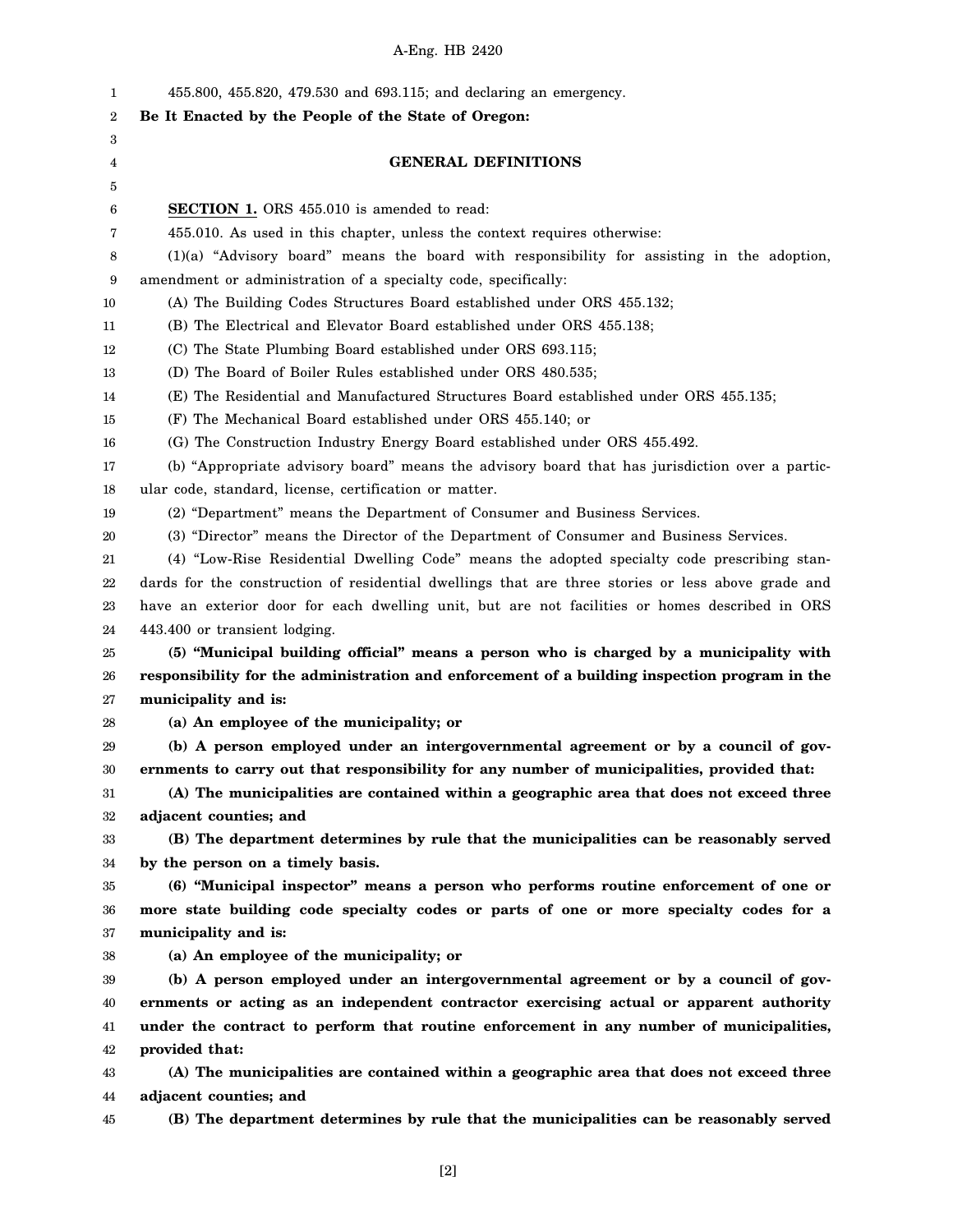1 2 3 4 5 6 7 8 9 10 11 12 13 14 15 16 17 18 19 20 21 22 23 24 25 26 27 28 29 30 31 32 33 34 35 36 37 38 39 40 41 42 43 44 **by the person on a timely basis.** [*(5)*] **(7)** "Municipality" means a city, county or other unit of local government otherwise authorized by law to administer a building code. [*(6)*] **(8)** "Prefabricated structure" means a building or subassembly that has been in whole or substantial part manufactured or assembled using closed construction at an off-site location to be wholly or partially assembled on-site. "Prefabricated structure" does not include a manufactured dwelling, recreational structure or recreational vehicle, as those terms are defined in ORS 446.003. [*(7)*] **(9)** "Specialty code" means a code of regulations adopted under ORS 446.062, 446.185, 447.020 (2), 455.020 (2), 455.496, 455.610, 455.680, 460.085, 460.360, 479.730 (1) or 480.545, but does not include regulations adopted by the State Fire Marshal pursuant to ORS chapter 476 or ORS 479.015 to 479.200 and 479.210 to 479.220. [*(8)*] **(10)** "State building code" means the combined specialty codes. [*(9)*] **(11)** "Structural code" means the specialty code prescribing structural standards for building construction. [*(10)*] **(12)** "Unsafe condition" means a condition caused by earthquake which is determined by the department or any representative of the department to be dangerous to life and property. "Unsafe condition" includes but is not limited to: (a) Any portion, member or appurtenance of a building that has become detached or dislodged or appears likely to fail or collapse and thereby injure persons or damage property; or (b) Any portion, of a building or structure that has been damaged by earthquake, or by fire or explosion resulting from an earthquake, to the extent that the structural strength or stability of the building is substantially less than it was prior to the earthquake. **BUILDING OFFICIAL AND INSPECTOR QUALIFICATIONS SECTION 2. (1) Except as provided in subsection (2) of this section, a municipal building official serving a municipality that administers and enforces a building inspection program under ORS 455.148 or 455.150 must: (a) Hold a valid certificate as an A-level inspector or A-level plan examiner issued by the Department of Consumer and Business Services or an equivalent certificate issued by a national organization recognized by the Director of the Department of Consumer and Business Services by rule; and (b) Have: (A) Five or more years of experience performing A-level structural plan review under an appropriate certificate; (B) Five or more years of experience performing A-level structural inspections under an appropriate certificate; or (C) A bachelor's degree or higher degree in architecture. (2) A person who does not meet the requirements under subsection (1) of this section may serve as a municipal building official for a municipality if the municipality employs a lead municipal inspector who possesses some of the qualifications described under subsection (1) of this section as specified in department rules. SECTION 3.** ORS 455.715 is amended to read: 455.715. As used in ORS 455.715 to 455.740, unless the context otherwise requires:

45 (1) "Building official" means a person charged by a municipality with responsibility for admin-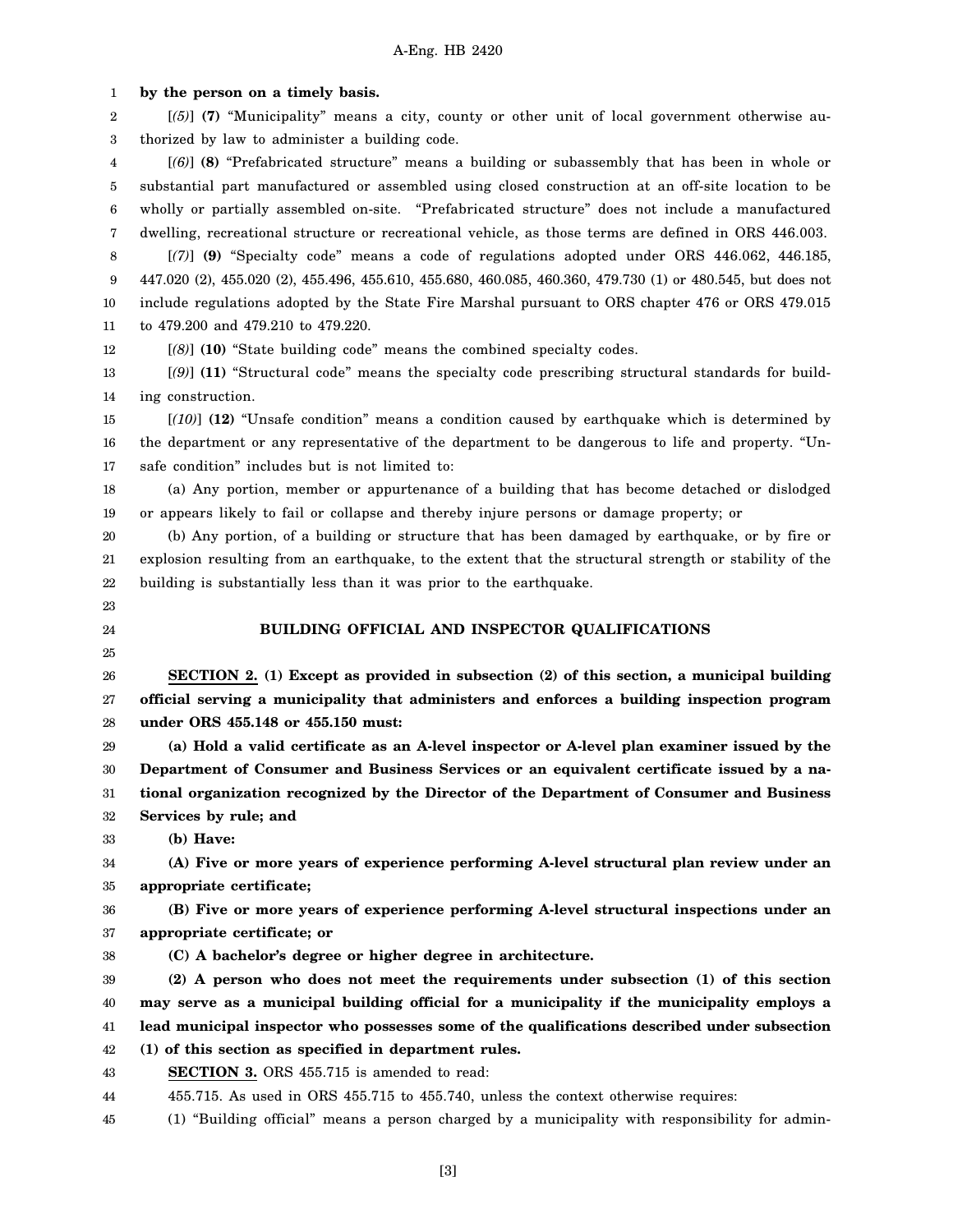1 istration and enforcement of the state building code in the municipality.

2 (2) "Business of providing prefabricated structure plan approvals and inspections" means an in-

3 dependent contractor providing prefabricated structure plan approval or inspection services, or both,

4 under the following specialty codes, as provided in ORS 455.020, 455.705 and 455.715:

5 (a) Structural;

6 (b) Mechanical;

- 7 (c) Plumbing;
- 8 (d) Electrical; [*and*] **or**
- 9 (e) Low-rise residential dwelling.

10 (3) "Inspector" means:

11 12 13 (a) A person, including a plans examiner, [*acting under the authority and direction of a building official and*] charged **by a municipality** with the responsibility of routine enforcement of one or more specialty codes or parts of specialty codes **on behalf of the municipality**;

14 15 16 (b) A person, including a plans examiner, who provides enforcement of one or more specialty codes or parts of specialty codes and who is personally in the business of providing prefabricated structure plan approvals or inspections or is employed by such a business;

17 18 (c) A specialized building inspector certified under ORS 455.723 who [*is employed by*] **provides services to** a municipality or [*by*] **through** the Department of Consumer and Business Services;

19 20 21 (d) A person [*employed by*] **providing services to** a municipality or the department who is certified under ORS 455.732 to perform inspections under one or more specialty codes throughout a building code administrative region; or

22 23 24 25 (e) A person designated by the Director of the Department of Consumer and Business Services to ensure compliance with a specialty code or with any requirement for a license, registration, certification, endorsement or other authorization to perform work [*related to the administration and enforcement of*] **regulated under** the state building code.

26

**SECTION 4.** ORS 455.720 is amended to read:

27 28 29 30 455.720. (1) In accordance with applicable provisions of ORS chapter 183, to promote effective and uniform enforcement of the state building code by improving the competence of building officials and inspectors, the Director of the Department of Consumer and Business Services, with the advice of the advisory boards, shall:

31 32 33 34 (a) Establish for building officials and inspectors reasonable minimum training and experience standards, including but not limited to courses or subjects for instruction, facilities for instruction, qualification of instructors and methods of instruction. The standards shall include provisions for determining a practical experience equivalent.

35 36 37 38 (b) Establish a procedure to be used by municipalities to determine whether a person meets minimum standards or has minimum training to [*be appointed or employed*] **provide services** as a building official or inspector. The procedure shall allow for a field examination of a person to determine if the person meets the practical experience equivalent of a minimum standard.

39 40 41 (c) Subject to such terms, conditions and classifications as the director may impose, certify building officials as being qualified, and revoke such certifications in the manner provided in ORS 455.740.

42 43 44 (d) Require an applicant for a certificate as a building official or inspector to demonstrate knowledge of the laws governing accessibility to buildings by persons with disabilities by passing an examination prescribed by the director.

45 (2) The director shall maintain and, upon request of [*municipalities, furnish information on ap-*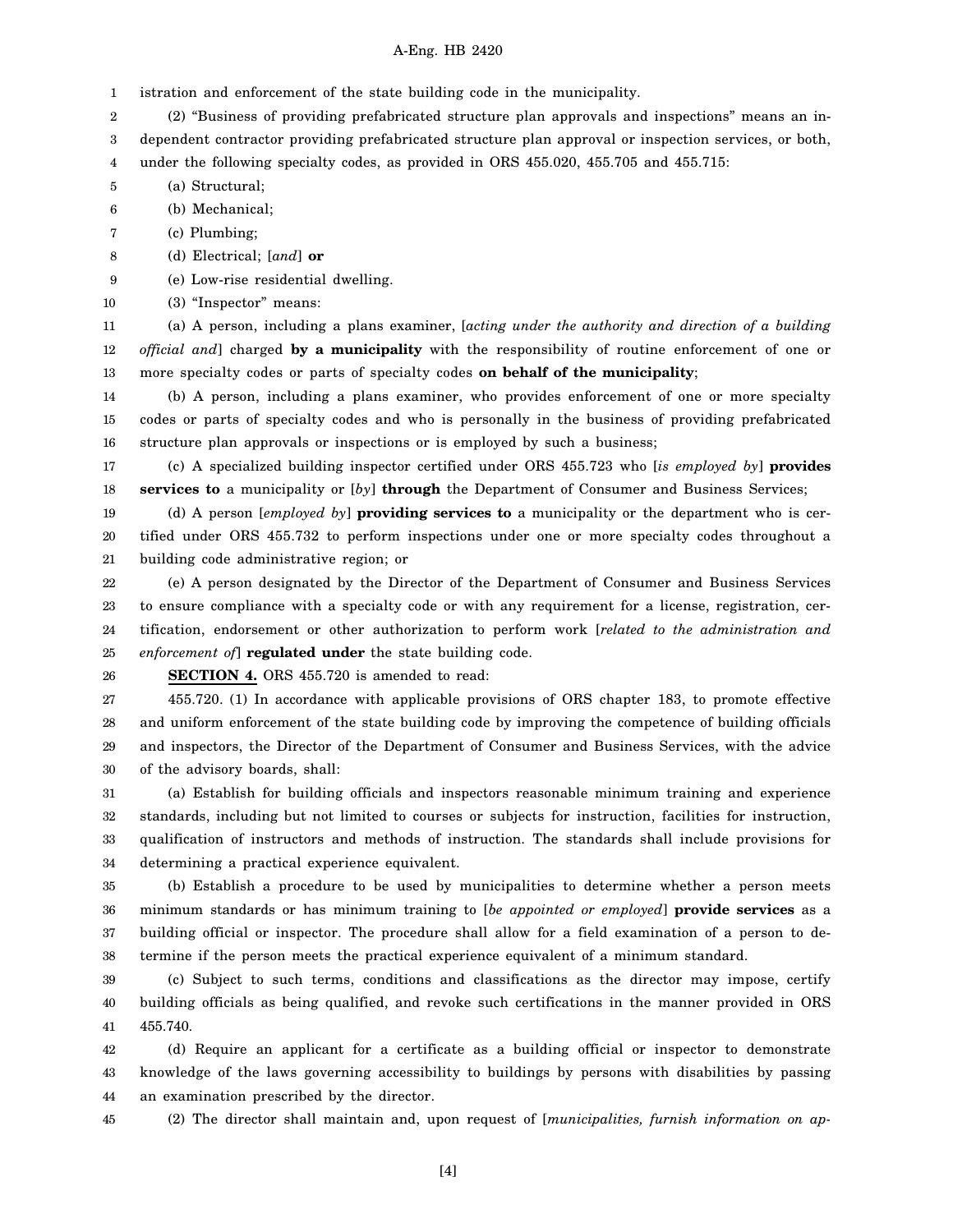1 *plicants for appointment or employment as building officials or inspectors.*] **a municipality, furnish**

2 3 **information on candidates for the provision of municipal building official services, or municipal inspector services, to the municipality.**

4 5 (3) Pursuant to ORS chapter 183, the director shall adopt rules necessary to carry out the certification programs provided by subsection (1) of this section.

6 7 8 (4) The director, by rule, may require evidence of completion of continuing education covering any certification created under this section as a condition of maintaining the certification. Nothing in this subsection shall prohibit the director from delegating any of this power to a municipality.

9 10 11 12 (5) The director, with the advice of the appropriate advisory boards, may adopt rules for certifying inspectors as being qualified to enforce one or more particular specialty codes, subject to any terms, conditions and classifications the director may impose, and for revoking those certifications in the manner provided in ORS 455.740.

13 **SECTION 5.** ORS 455.723 is amended to read:

14 15 16 17 18 455.723. (1) The Director of the Department of Consumer and Business Services, with the advice of the appropriate advisory boards, may adopt rules establishing one or more programs to train, qualify and certify an individual as a specialized building inspector authorized to enforce [*portions*] **parts** of specialty codes. Notwithstanding ORS 455.720 (1) and 455.725, the rules may include, but need not be limited to, rules that establish:

19 (a) Work experience, training and other qualifications for program participation;

20 (b) Content and presentation requirements for training programs;

21 22 (c) Methods for verifying the qualification of the individual to enforce [*portions*] **parts** of specialty codes as a specialized building inspector certified under this section;

23 24 25 (d) The [*portions*] **parts** of various specialty codes that each program will enable a qualifying individual to enforce and any terms, conditions or classifications applicable for that enforcement; and

26 27 (e) Requirements the director believes reasonable for the administration and enforcement of this section.

28 29 30 31 32 (2) Notwithstanding ORS 446.250, 455.630, 455.720, 455.725, 479.530, 479.810 and 479.855, the director may issue or cause to be issued a certificate as a specialized building inspector to an individual who successfully completes an approved training program and satisfies qualification verification under this section. **A specialized building inspector may be trained and certified in parts of more than one specialty code.**

33 34 35 36 37 (3) An individual certified as a specialized building inspector under this section may conduct inspections and enforce [*portions*] **parts** of specialty codes under ORS 479.510 to 479.945 and 479.950 and this chapter and ORS chapters 446, 447 and 693 as identified by the director. The enforcement of [*portions*] **parts** of specialty codes by a specialized building inspector is subject to any terms, conditions or classifications applicable to that enforcement established by the director by rule.

38

**SECTION 6.** ORS 455.730 is amended to read:

39 40 41 42 43 455.730. [*No person shall be appointed or employed as a building official or inspector by any municipality*] **A municipality may not accept municipal building official or municipal inspector services from a person** unless the person has been certified as being qualified under ORS 455.715 to 455.740, and the certification has not lapsed or been revoked. **SECTION 7.** ORS 455.732 is amended to read:

44 45 455.732. (1) As used in this section, "building code administrative region" means a region established by the Director of the Department of Consumer and Business Services under ORS 455.042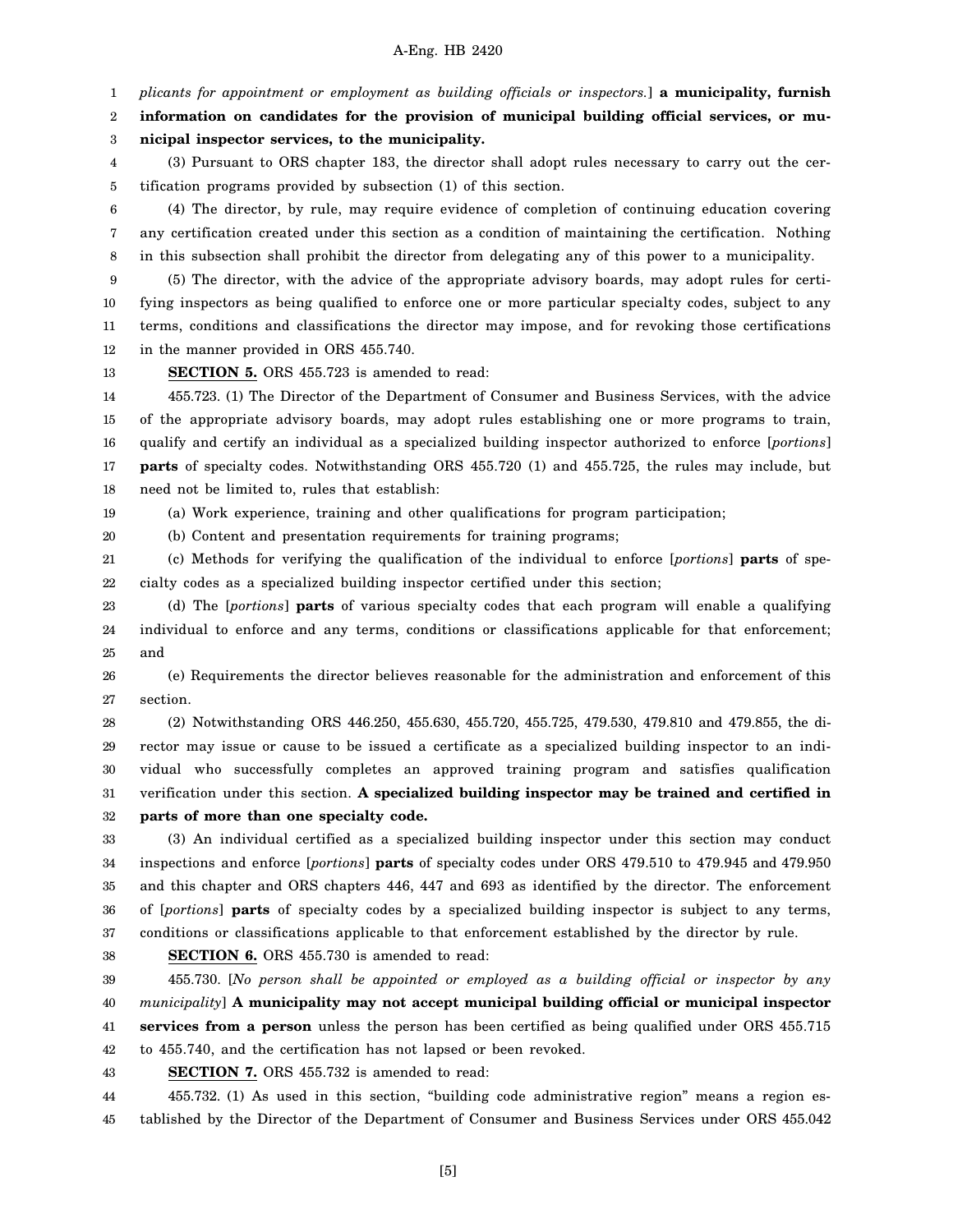1 for the uniform administration of the state building code.

2 3 4 5 (2) The authority of the director under **this section and** ORS 455.720 and 455.723 to specify terms, conditions and classifications for the certification of inspectors includes the authority to certify an inspector to perform inspections under multiple specialty codes or parts of a specialty code.

6 7 8 9 10 11 12 13 14 (3) The director may provide for an inspector who is likely to be employed within a specific building code administrative region to be certified to perform inspections throughout a building code administrative region, whether within or outside of a municipality. The director may recognize any training program certified by the director under ORS 455.723 or 455.725 for purposes of certifying an inspector to perform inspections throughout a building code administrative region. This subsection does not require a municipality administering and enforcing a building inspection program under ORS 455.148 or 455.150 to allow an inspector certified under this subsection who is not [*employed by*] **an employee of** the municipality to perform building inspections on behalf of the municipality.

15 16 17 (4) In determining the appropriate experience, training or other qualifications for an inspector under ORS 455.720 or 455.723, the director shall consult with the appropriate advisory boards. The factors to be considered by the director may include, but need not be limited to:

18 19 20 (a) Any factors specific to, or of particular relevance to, a specialty code or to the types of buildings, structures, systems or equipment in a geographic area that are inspected under the specialty code;

21 22 23 (b) Staffing levels or other specific criteria for building inspection programs established by a municipality where the inspector is likely to [*be employed*] **provide services** or for building inspection programs established by the director; and

24 25 (c) Any factors specific to, or of particular relevance to, the building code administrative region within which the inspector is likely to [*be employed*] **provide services**.

26 27 28 (5) In determining the scope of certifications and qualifications for an inspector, the director may utilize field training equivalency, independent evaluations or other methods the director deems appropriate.

29

**SECTION 8.** ORS 455.737 is amended to read:

30 31 32 33 34 455.737. (1) Notwithstanding ORS 455.720 (1), the Director of the Department of Consumer and Business Services, by rule, shall adopt criteria for review of the experience and training in building inspection and building plan review acquired by a person outside the State of Oregon. The criteria shall be adopted in a manner that facilitates review of a person's qualifications by a [*local*] **municipal** building official.

35 36 37 38 39 40 (2)(a) A [*local*] **municipal** building official who wishes to [*employ*] **use the services of** a person who is not certified under ORS 455.735 as an inspector shall submit the person's qualifications to the director. The director shall review the stated qualifications against the criteria adopted under subsection (1) of this section, including verification of experience and training. The director shall respond to the [*local*] **municipal** building official in writing within 10 working days of receiving the applicant's qualifications, stating whether the person meets the applicable criteria.

41 42 43 (b) Upon application and payment of the required fee, the director shall allow a person whose qualifications meet the criteria adopted under subsection (1) of this section to sit for any examination necessary for the required certification.

44 **SECTION 9.** ORS 455.740 is amended to read:

45 455.740. (1) Subject to ORS chapter 183, the Director of the Department of Consumer and Busi-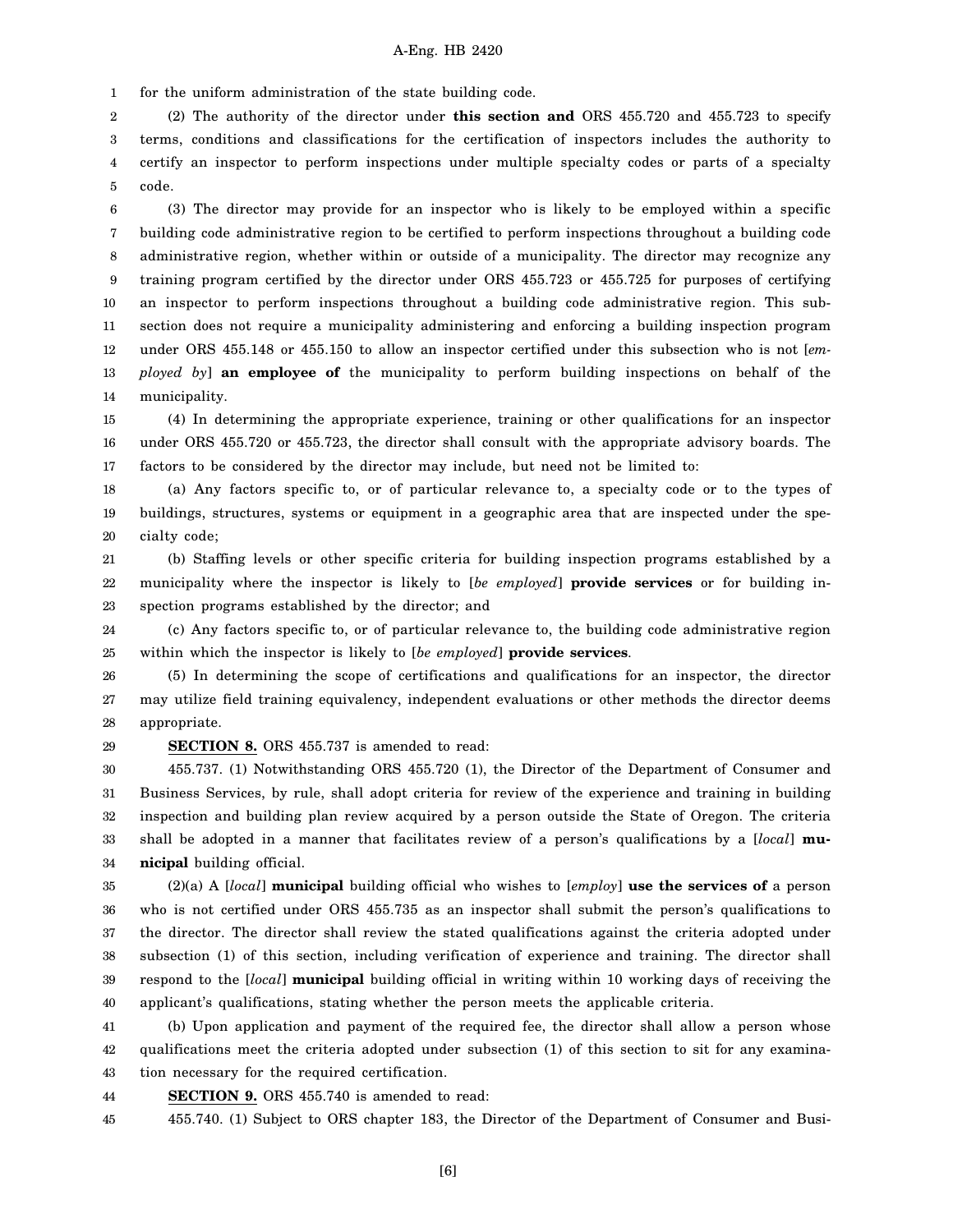1 2 3 4 5 6 7 8 9 10 11 12 13 14 15 16 17 18 19 20 21 22 23 24 25 26 27 28 29 30 31 32 33 34 35 36 37 38 39 40 41 42 43 44 45 ness Services may deny, condition, suspend, revoke or refuse to renew a certificate of a building official or inspector if the director finds that the building official or inspector has: (a) Consistently failed to act in the public interest in the performance of duties; (b) Failed to complete the continuing education requirements as required under ORS 455.720 (4); (c) Provided false information to the Department **of Consumer and Business Services**; or (d) Committed an act described in ORS 455.125 or 455.129. (2) In any revocation proceeding under this section, [*the*] **a** municipality **or council of governments** that employs the building official or inspector [*shall be*] **is** entitled to appear as a party in interest, either for or against the revocation. (3) When a certification is suspended or revoked under this section, the director may also suspend, deny or place conditions on that person's right to reapply for certification under ORS 455.735 for a period not to exceed 12 months. (4) This section does not limit or otherwise affect the authority of a municipality to dismiss or suspend a building official or inspector at the discretion of the municipality. (5) Notwithstanding the requirements of subsections (1) to (4) of this section, the director may adopt rules that: (a) Allow certifications to be placed on inactive status; and (b) Extend continuing education compliance requirements in case of illness or hardship. **MUNICIPAL BUILDING INSPECTION PROGRAMS SECTION 10. (1) If a municipal building official makes a building inspection program decision that is adverse to a party, and the decision is not a code interpretation, a ruling on design or materials or a ruling on other technical or scientific issues reserved by law for determination by the Director of the Department of Consumer and Business Services, the Department of Consumer and Business Services, a chief specialty code inspector or an advisory board, the municipality shall provide an administrative process for appealing the decision. (2) At the time of making the decision, the municipal building official shall, in writing: (a) State that the party may appeal the decision; and (b) Describe the means and the deadline for informing the municipality that the party is appealing the decision. (3) The municipal administrative process must: (a) Afford the party an opportunity to appeal the decision before an individual, department or body that is other than the municipal building official or a municipal inspector; and (b) Not be a judicial proceeding in a court of law. (4) If a municipal inspector makes a determination that is adverse to a party, and after receiving a request for review from the adversely affected party the municipal building official fails to timely review the municipal inspector's determination and issue a decision, the municipality shall treat the failure as a municipal building official decision affirming the municipal inspector and provide the party a reasonable opportunity to use the municipal administrative process to appeal. (5) The costs incurred by a municipality in providing notice and administrative process under this section are building inspection program administration and enforcement costs for the purpose of fee adoption under ORS 455.210.**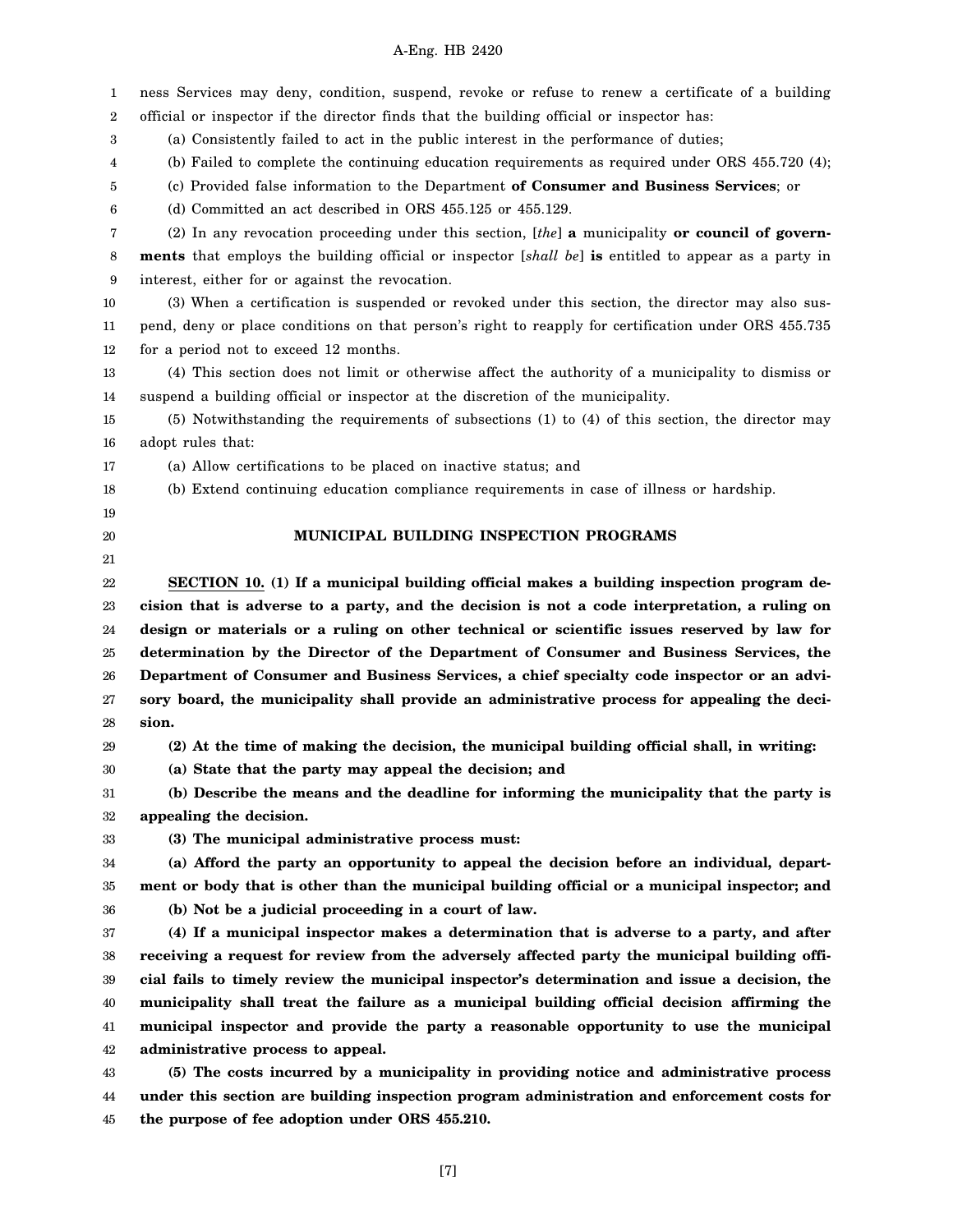1 2 3 4 5 6 7 8 9 10 11 12 13 14 15 16 17 18 19 20 21 22 23 24 25 26 27 28 29 30 31 32 33 34 35 36 37 38 39 40 41 42 43 **SECTION 11. A person, regardless of how employed, who performs plan review, building inspection services or building official services for a municipality is a public official for the purposes of ORS chapter 244. SECTION 12.** ORS 455.148 is amended to read: 455.148. (1)(a) A municipality that assumes the administration and enforcement of a building inspection program shall administer and enforce the program for all of the following: (A) The state building code, as defined in ORS 455.010, except as set forth in paragraph (b) of this subsection. (B) Manufactured structure installation requirements under ORS 446.155, 446.185 (1) and 446.230. (C) Manufactured dwelling parks and mobile home parks under ORS chapter 446. (D) Park and camp programs regulated under ORS 455.680. (E) Tourist facilities regulated under ORS 446.310 to 446.350. (F) Manufactured dwelling alterations regulated under ORS 446.155. (G) Manufactured structure accessory buildings and structures under ORS 446.253. (H) Boilers and pressure vessels described in rules adopted under ORS 480.525 (5). (b) A building inspection program of a municipality may not include: (A) Boiler and pressure vessel programs under ORS 480.510 to 480.670 except those described in rules adopted under ORS 480.525 (5); (B) Elevator programs under ORS 460.005 to 460.175; (C) Amusement ride regulation under ORS 460.310 to 460.370; (D) Prefabricated structure regulation under ORS chapter 455; (E) Manufacture of manufactured structures programs under ORS 446.155 to 446.285, including the administration and enforcement of federal manufactured dwelling construction and safety standards adopted under ORS 446.155 or the National Manufactured Housing Construction and Safety Standards Act of 1974; (F) Licensing and certification, or the adoption of statewide codes and standards, under ORS chapter 446, 447, 455, 479 or 693; or (G) Review of plans and specifications as provided in ORS 455.685. (2) A municipality that administers a building inspection program as allowed under this section shall do so for periods of four years. The Department of Consumer and Business Services shall adopt rules to adjust time periods for administration of a building inspection program to allow for variations in the needs of the department and participants. (3)**(a)** When a municipality administers a building inspection program, the governing body of the municipality shall[*, unless other means are already provided, appoint a person to administer and enforce the building inspection program, who shall be known as the building official. A building official shall, in the municipality for which appointed, attend to all aspects of code enforcement, including the issuance of all building permits. Two or more municipalities may combine in the appointment of a single building official for the purpose of administering a building inspection program within their communities.*] **arrange for the services of a municipal building official, and if necessary a lead municipal inspector, in accordance with section 2 of this 2019 Act. (b) Except as provided in this subsection, the municipal building official shall be responsible for ensuring the adequate and proper administration and enforcement of building inspection program activities, including but not limited to the issuance of building permits. The**

44 **municipal building official shall provide supervision for municipal inspectors.**

45 (4)(a) By January 1 of the year preceding the expiration of the four-year period described in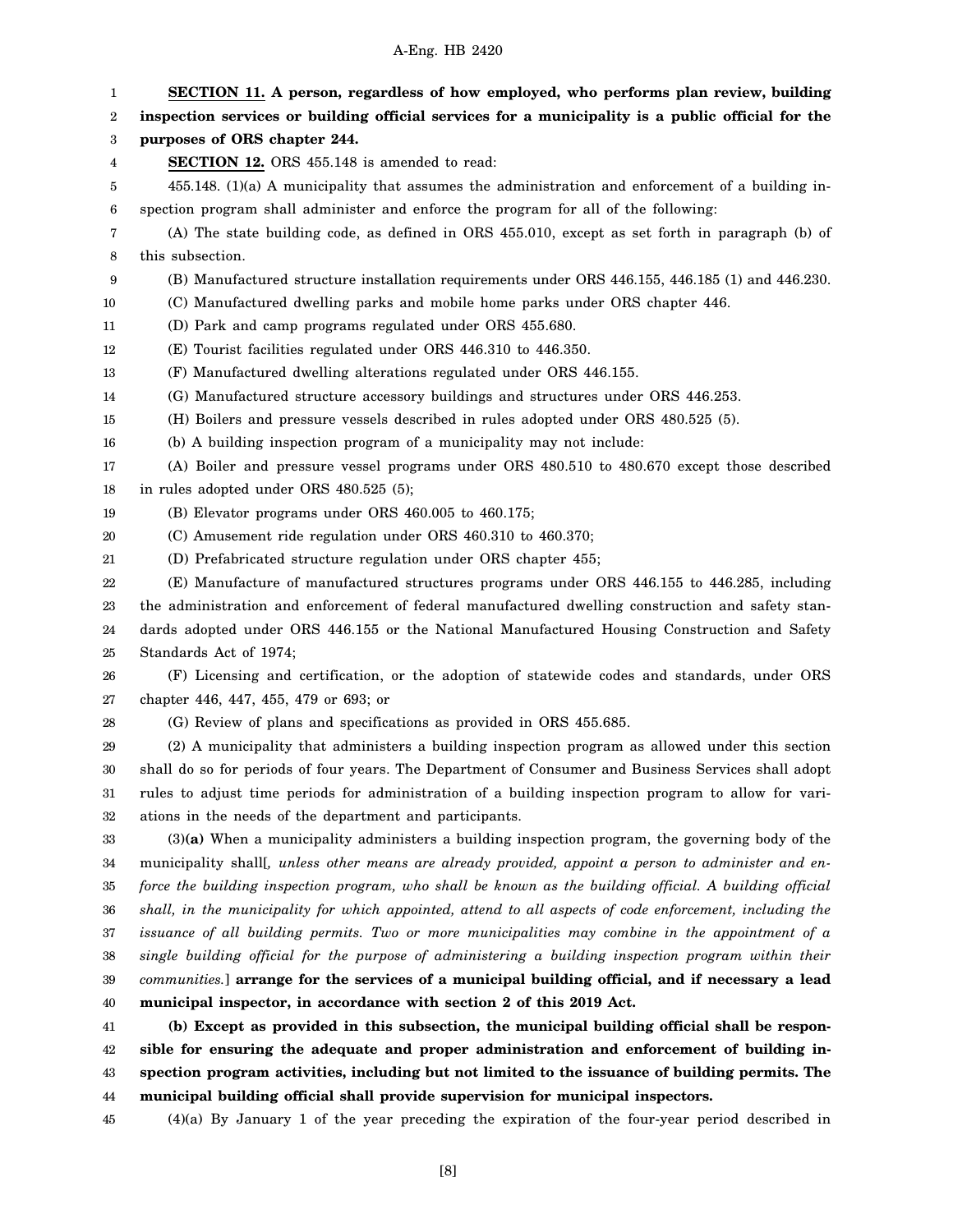1 subsection (2) of this section, the governing body of the municipality shall notify the Director of the

2 3 4 Department of Consumer and Business Services and, if the municipality is not a county, notify the county whether the municipality will continue to administer and enforce the building inspection program after expiration of the four-year period.

5 6 7 (b) Notwithstanding the January 1 date set forth in paragraph (a) of this subsection, the director and the municipality and, if the municipality is not a county, the county may by agreement extend that date to no later than March 1.

8 9 10 11 (5) If a city does not notify the director, or notifies the director that it will not administer the building inspection program, the county or counties in which the city is located shall administer and enforce the county program within the city in the same manner as the program is administered and enforced outside the city, except as provided by subsection (6) of this section.

12 13 14 15 16 17 18 (6) If a county does not notify the director, or notifies the director that it will not administer and enforce a building inspection program, the director shall contract with a municipality or other person or use such state employees or state agencies as are necessary to administer and enforce a building inspection program, and permit or other fees arising therefrom shall be paid into the Consumer and Business Services Fund created by ORS 705.145 and credited to the account responsible for paying the expenses thereof. A state employee may not be displaced as a result of using contract personnel.

19 20 21 22 (7) The governing body of a municipality may commence responsibility for the administration and enforcement of a building inspection program beginning July 1 of any year by notifying the director no later than January 1 of the same year and obtaining the director's approval of an assumption plan as described in subsection  $[(11)(c)]$   $(12)(c)$  of this section.

23 24 25 26 27 28 (8) The department shall adopt rules to require the governing body of each municipality assuming or continuing a building inspection program under this section to submit a written plan with the notice required under subsection (4) or (7) of this section. If the department is the governing body, the department shall have a plan on file. The plan must specify how cooperation with the State Fire Marshal or a designee of the State Fire Marshal will be achieved and how a uniform fire code will be considered in the review process of the design and construction phases of buildings or structures.

29 30 31 32 **(9) A municipal inspector who is not an employee of the municipality shall, subject to the approval of the municipal building official, establish the resources used or needed for the municipal inspector to perform routine enforcement services and establish the method by which the enforcement services are to be performed.**

33 34 35 36 37 [*(9)*] **(10)** A municipality that administers and enforces a building inspection program pursuant to this section shall recognize and accept the performances of state building code activities by businesses and persons authorized under ORS 455.457 to perform the activities as if the activities were performed by the municipality. A municipality is not required to accept an inspection, a plan or a plan review that does not meet the requirements of the state building code.

38 39 40 [*(10)*] **(11)** The department or a municipality that accepts an inspection or plan review as required by this section by a person licensed under ORS 455.457 has no responsibility or liability for the activities of the licensee.

41 42 43 [*(11)*] **(12)** In addition to the requirements of ORS 455.100 and 455.110, the director shall regulate building inspection programs that municipalities assume on or after January 1, 2002. Regulation under this subsection shall include but not be limited to:

44 45 (a) Creating building inspection program application and amendment requirements and procedures;

[9]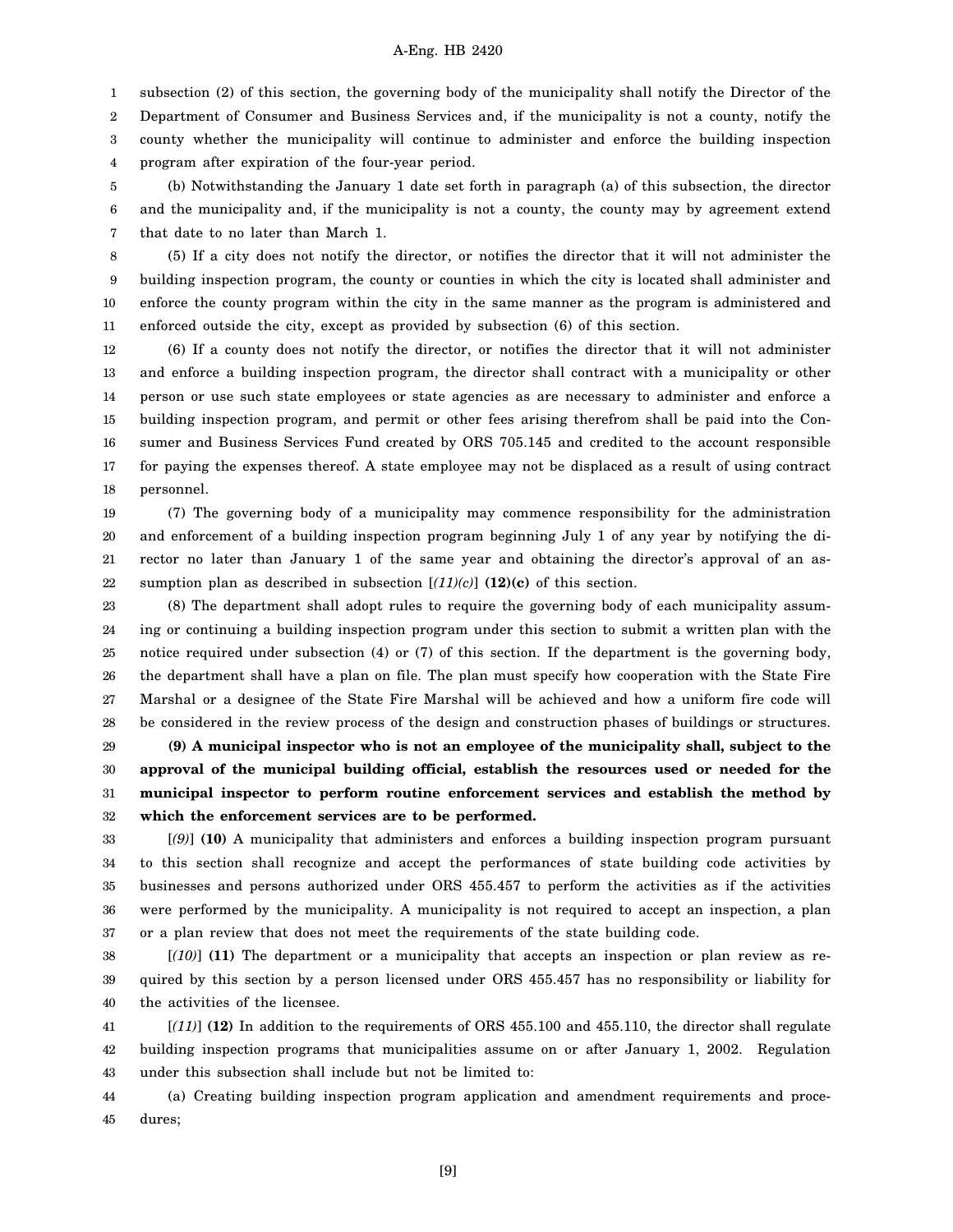1 2 3 4 5 6 7 8 9 10 11 12 13 14 15 16 17 18 19 20 21 22 23 24 25 26 27 28 29 30 31 32 33 34 35 36 37 38 39 40 41 42 43 44 45 (b) Granting or denying applications for building inspection program authority and amendments; (c) Requiring a municipality assuming a building inspection program to submit with the notice given under subsection (7) of this section an assumption plan that includes, at a minimum: (A) A description of the intended availability of program services, including proposed service agreements for carrying out the program during at least the first two years; (B) Demonstration of the ability and intent to provide building inspection program services for at least two years; (C) An estimate of proposed permit revenue and program operating expenses; (D) Proposed staffing levels; and (E) Proposed service levels; (d) Reviewing procedures and program operations of municipalities; (e) Creating standards for efficient, effective, timely and acceptable building inspection programs; (f) Creating standards for justifying increases in building inspection program fees adopted by a municipality; (g) Creating standards for determining whether a county or department building inspection program is economically impaired in its ability to reasonably continue providing the program throughout a county, if another municipality is allowed to provide a building inspection program within the same county; and (h) Enforcing the requirements of this section. [*(12)*] **(13)** The department may assume administration and enforcement of a building inspection program: (a) During the pendency of activities under ORS 455.770; (b) If a municipality abandons or is no longer able to administer the building inspection program; and (c) If a municipality fails to substantially comply with any provision of this section or of ORS 455.465, 455.467 and 455.469. [*(13)*] **(14)** If the department assumes the administration and enforcement of a building inspection program under this section, in addition to any other power granted to the director, the director may: (a) Enter into agreements with local governments under ORS 455.185 regarding the administration and enforcement of the assumed building inspection program; (b) Take action as described in ORS 455.192 to ensure that sufficient staff and other resources are available for the administration and enforcement of the assumed building inspection program; and (c) Charge fees described in ORS 455.195 for department services provided in administering and enforcing the assumed building inspection program. [*(14)*] **(15)** A municipality that abandons or otherwise ceases to administer and enforce a building inspection program that the municipality assumed under this section may not resume the administration or enforcement of the program for at least two years. The municipality may resume the administration and enforcement of the abandoned program only on July 1 of an odd-numbered year. Prior to resuming the administration and enforcement of the program, the municipality must follow the notification procedure set forth in subsection (7) of this section. **SECTION 13.** ORS 455.150 is amended to read: 455.150. (1) Except as provided in subsection [*(15)*] **(16)** of this section, a municipality that assumes the administration and enforcement of a building inspection program prior to January 1, 2002,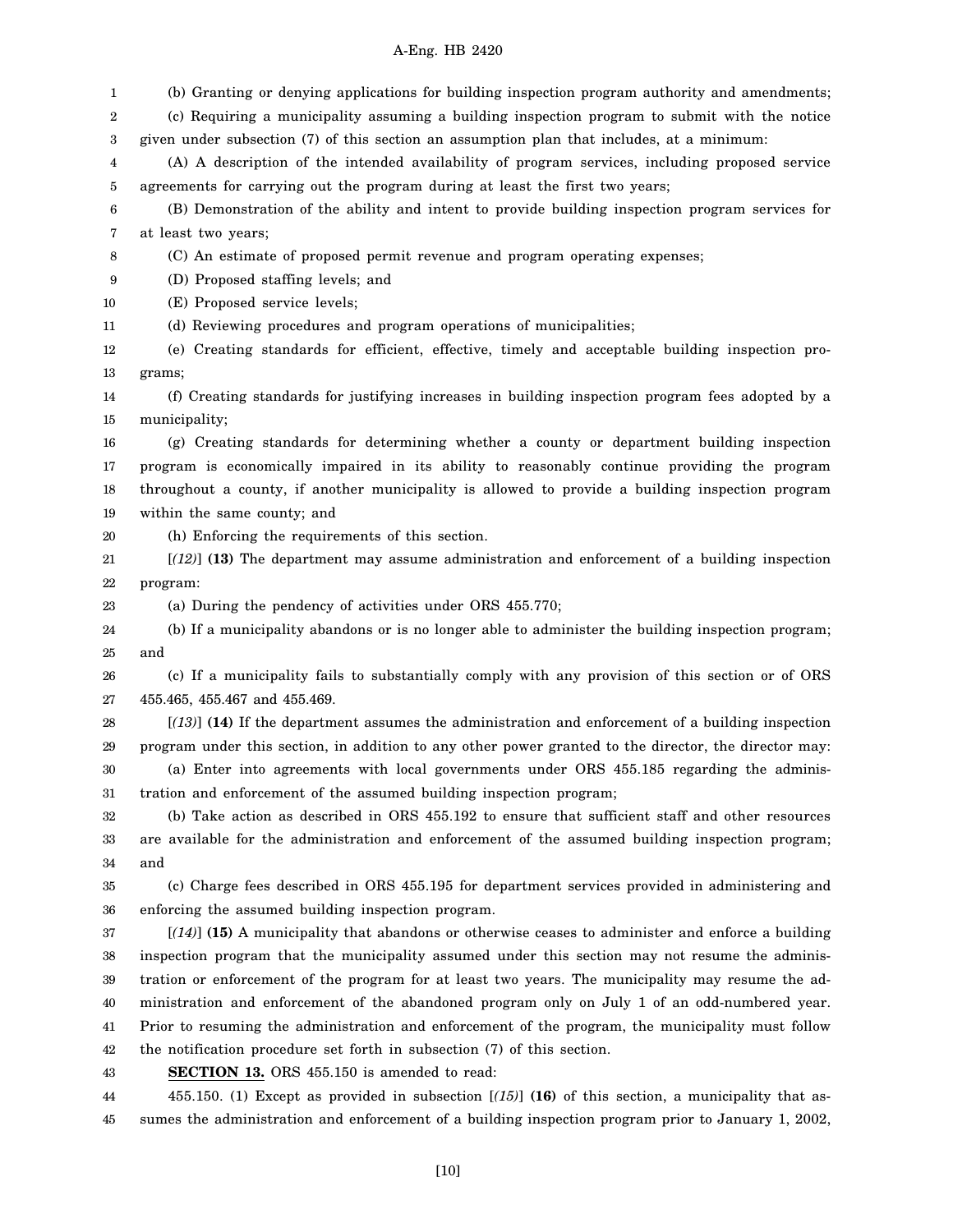1 2 3 4 5 6 7 8 9 10 11 12 13 14 15 16 17 18 19 20 21 22 23 24 25 26 27 28 29 30 31 32 33 34 35 36 37 38 39 40 41 42 43 44 may administer and enforce all or part of a building inspection program. A building inspection program: (a) Is a program that includes the following: (A) The state building code, as defined in ORS 455.010, except as set forth in paragraph (b) of this subsection. (B) Manufactured structure installation requirements under ORS 446.155, 446.185 (1) and 446.230. (C) Manufactured dwelling parks and mobile home parks under ORS chapter 446. (D) Park and camp programs regulated under ORS 455.680. (E) Tourist facilities regulated under ORS 446.310 to 446.350. (F) Manufactured dwelling alterations regulated under ORS 446.155. (G) Manufactured structure accessory buildings and structures under ORS 446.253. (H) Boilers and pressure vessels described in rules adopted under ORS 480.525 (5). (b) Is not a program that includes: (A) Boiler and pressure vessel programs under ORS 480.510 to 480.670 except those described in rules adopted under ORS 480.525 (5); (B) Elevator programs under ORS 460.005 to 460.175; (C) Amusement ride regulation under ORS 460.310 to 460.370; (D) Prefabricated structure regulation under ORS chapter 455; (E) Manufacture of manufactured structures programs under ORS 446.155 to 446.285, including the administration and enforcement of federal manufactured dwelling construction and safety standards adopted under ORS 446.155 or the National Manufactured Housing Construction and Safety Standards Act of 1974; (F) Licensing and certification, or the adoption of statewide codes and standards, under ORS chapter 446, 447, 455, 479 or 693; and (G) Review of plans and specifications as provided in ORS 455.685. (2) A municipality that administers a building inspection program as allowed under this section shall do so for periods of four years. The Department of Consumer and Business Services shall adopt rules to adjust time periods for administration of a building inspection program to allow for variations in the needs of the department and participants. (3)**(a)** When a municipality administers a building inspection program, the governing body of the municipality shall[*, unless other means are already provided, appoint a person to administer and enforce the building inspection program or parts thereof, who shall be known as the building official. A building official shall, in the municipality for which appointed, attend to all aspects of code enforcement, including the issuance of all building permits. Two or more municipalities may combine in the appointment of a single building official for the purpose of administering a building inspection program within their communities.*] **arrange for the services of a municipal building official, and if necessary a lead municipal inspector, in accordance with section 2 of this 2019 Act. (b) Except as provided in this subsection, the municipal building official shall be responsible for ensuring the adequate and proper administration and enforcement of building inspection program activities, including but not limited to the issuance of building permits. The municipal building official shall provide supervision for municipal inspectors.** (4)(a) By January 1 of the year preceding the expiration of the four-year period described in subsection (2) of this section, the governing body of the municipality shall notify the Director of the Department of Consumer and Business Services and, if not a county, notify the county whether the

municipality will continue to administer the building inspection program, or parts thereof, after ex-

45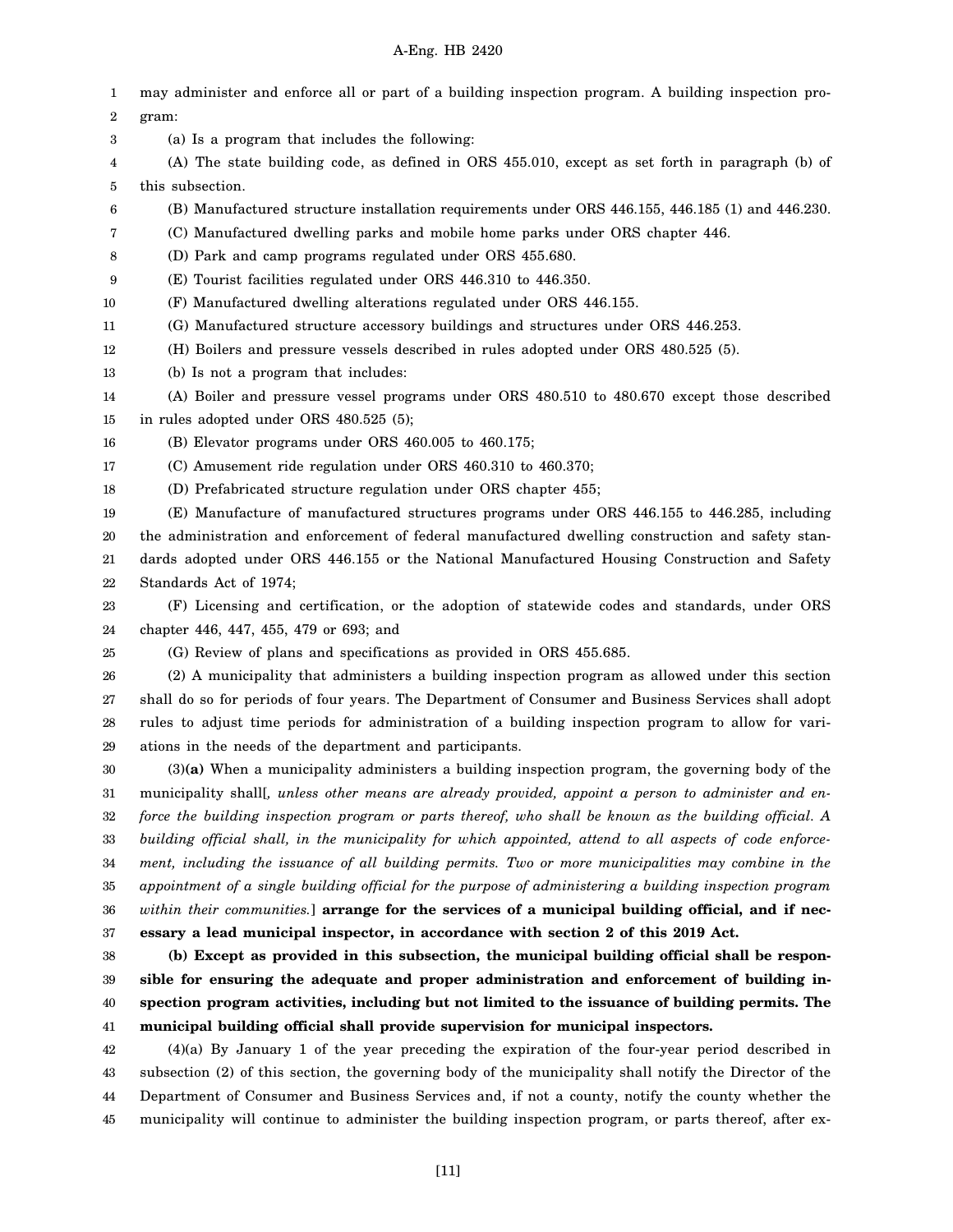1 piration of the four-year period. If parts of a building inspection program are to be administered and

2 3 enforced by a municipality, the parts shall correspond to a classification designated by the director as reasonable divisions of work.

4 5 6 (b) Notwithstanding the January 1 date set forth in paragraph (a) of this subsection, the director and the municipality and, if the municipality is not a county, the county may by agreement extend that date to no later than March 1.

7 8 9 10 11 (5) If a city does not notify the director, or notifies the director that it will not administer certain specialty codes or parts thereof under the building inspection program, the county or counties in which the city is located shall administer and enforce those codes or parts thereof within the city in the same manner as it administers and enforces them outside the city, except as provided by subsection (6) of this section.

12 13 14 15 16 17 18 (6) If a county does not notify the director, or notifies the director that it will not administer and enforce certain specialty codes or parts thereof under the building inspection program, the director shall contract with a municipality or other person or use such state employees or state agencies as are necessary to administer and enforce those codes or parts thereof, and permit or other fees arising therefrom shall be paid into the Consumer and Business Services Fund created by ORS 705.145 and credited to the account responsible for paying such expenses. A state employee may not be displaced as a result of using contract personnel.

19 20 21 22 23 (7) If a municipality administering a building inspection program under this section seeks to administer additional parts of a program, the municipality must comply with ORS 455.148, including the requirement that the municipality administer and enforce all aspects of the building inspection program. Thereafter, the municipality is subject to ORS 455.148 and ceases to be subject to this section.

24 25 26 27 28 29 (8) The department shall adopt rules to require the governing body of each municipality to submit a written plan with the notice required under subsection (4) of this section. If the department is the governing body, the department shall have a plan on file. The plan shall specify how cooperation with the State Fire Marshal or a designee of the State Fire Marshal will be achieved and how a uniform fire code will be considered in the review process of the design and construction phases of buildings or structures.

30 31 32 33 **(9) A municipal inspector who is not an employee of the municipality shall, subject to the approval of the municipal building official, establish the resources used or needed for the municipal inspector to perform routine enforcement services and establish the method by which the enforcement services are to be performed.**

34 35 36 37 [*(9)*] **(10)** A municipality that administers a code for which persons or businesses are authorized under ORS 455.457 to perform activities shall recognize and accept those activities as if performed by the municipality. A municipality is not required to accept an inspection, a plan or a plan review that does not meet the requirements of the state building code.

38 39 40 [*(10)*] **(11)** The department or a municipality that accepts an inspection or plan review as required by this section by a person licensed under ORS 455.457 has no responsibility or liability for the activities of the licensee.

41 42 43 [*(11)*] **(12)** In addition to the requirements of ORS 455.100 and 455.110, the director shall regulate building inspection programs of municipalities assumed prior to January 1, 2002. Regulation under this subsection shall include but not be limited to:

44 45 (a) Creating building inspection program application and amendment requirements and procedures;

[12]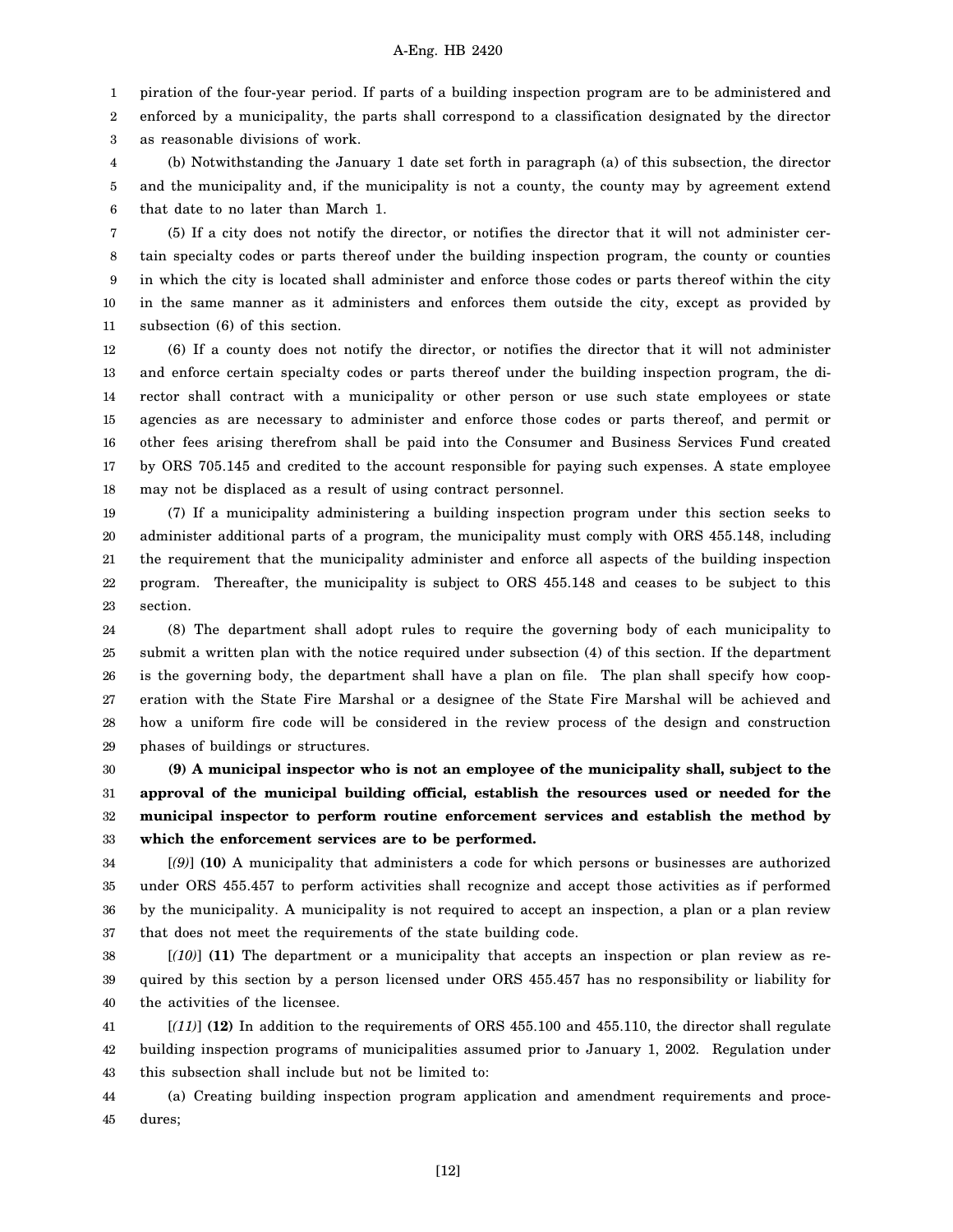1 2 3 4 5 6 7 8 9 10 11 12 13 14 15 16 17 18 19 20 21 22 23 24 25 26 27 28 29 30 31 32 33 34 35 36 37 38 (b) Granting or denying applications for building inspection program authority and amendments; (c) Reviewing procedures and program operations of municipalities; (d) Creating standards for efficient, effective, timely and acceptable building inspection programs; (e) Creating standards for justifying increases in building inspection program fees adopted by a municipality; (f) Creating standards for determining whether a county or department building inspection program is economically impaired in its ability to reasonably continue providing the program or part of the program throughout a county, if another municipality is allowed to provide a building inspection program or part of a program within the same county; and (g) Enforcing the requirements of this section. [*(12)*] **(13)** The department may assume administration and enforcement of a building inspection program: (a) During the pendency of activities under ORS 455.770; (b) If a municipality abandons any part of the building inspection program or is no longer able to administer the building inspection program; and (c) If a municipality fails to substantially comply with any provision of this section or of ORS 455.465, 455.467 and 455.469. [*(13)*] **(14)** If the department assumes the administration and enforcement of a building inspection program under this section, in addition to any other power granted to the director, the director may: (a) Enter into agreements with local governments under ORS 455.185 regarding the administration and enforcement of the assumed building inspection program; (b) Take action as described in ORS 455.192 to ensure that sufficient staff and other resources are available for the administration and enforcement of the assumed building inspection program; and (c) Charge fees described in ORS 455.195 for department services provided in administering and enforcing the assumed building inspection program. [*(14)*] **(15)** If a municipality abandons or otherwise ceases to administer all or part of a building inspection program described in this section, the municipality may not resume the administration and enforcement of the abandoned program or part of a program for at least two years. The municipality may resume the administration and enforcement of the abandoned program or part of a program only on July 1 of an odd-numbered year. To resume the administration and enforcement of the abandoned program or part of a program, the municipality must comply with ORS 455.148, including the requirement that the municipality administer and enforce all aspects of the building inspection program. Thereafter, the municipality is subject to ORS 455.148 and ceases to be subject to this section. [*(15)*] **(16)** A municipality that administers and enforces a building inspection program under this section shall include in the program the inspection of boilers and pressure vessels described in

39 subsection  $(1)(a)(H)$  of this section.

40 **SECTION 14.** ORS 455.475 is amended to read:

41 42 43 455.475. (1) An applicant for a building permit may appeal a decision made by a building official under authority established pursuant to ORS 455.148, 455.150 or 455.467. The following apply to an appeal under this subsection:

44 45 (a) An appeal regarding the interpretation or application of a particular specialty code provision shall be made first to the appropriate specialty code chief inspector of the Department of Consumer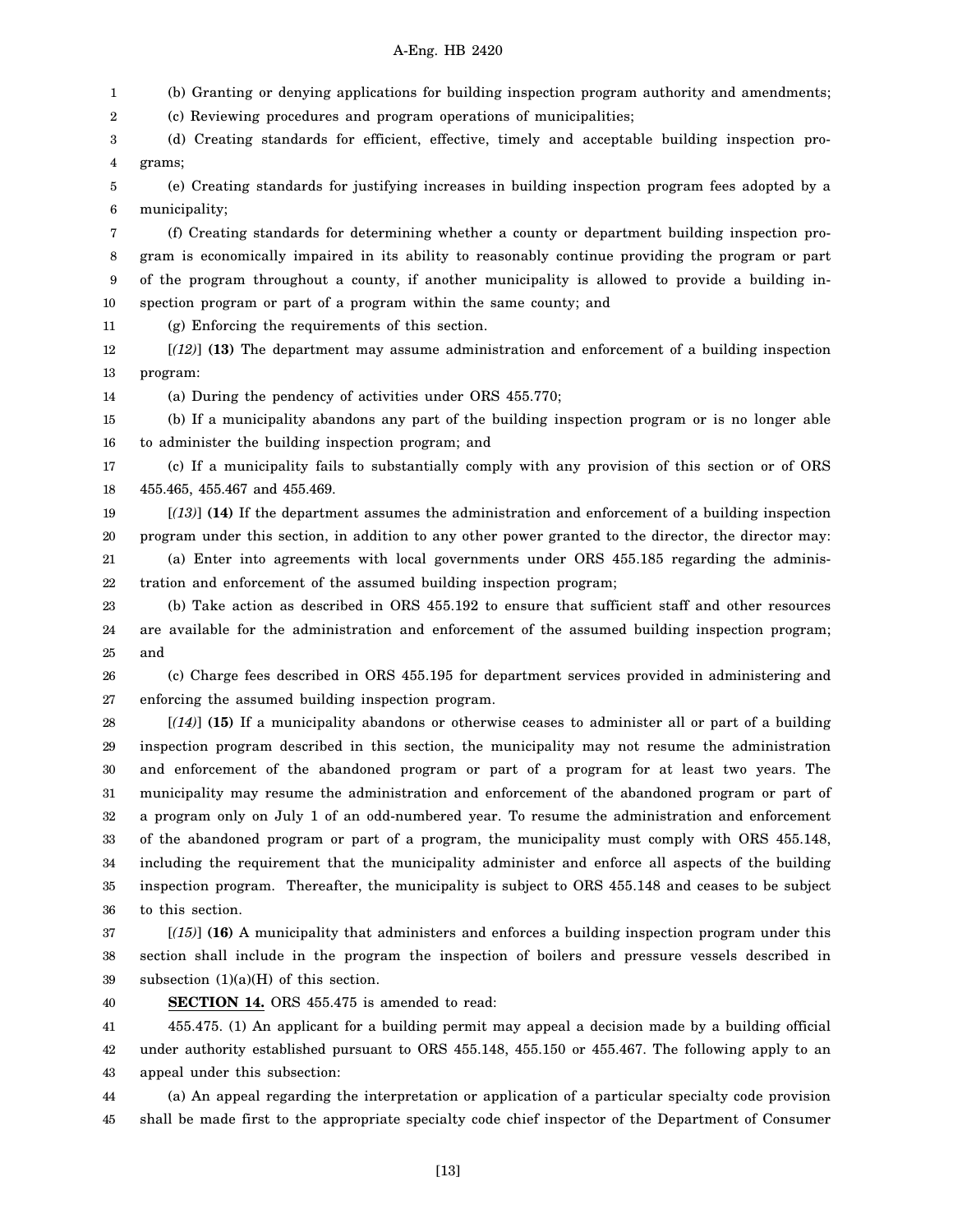and Business Services. The decision of the department chief inspector may be appealed to the ap-

2 propriate advisory board. The decision of the advisory board may only be appealed to the Director

3 of the Department of Consumer and Business Services if codes in addition to the applicable specialty

4 code are at issue.

1

19 20 21

5 6 7 8 9 10 11 (b) If the appropriate advisory board determines that a decision by the department chief inspector is a major code interpretation, then the inspector shall distribute the decision in writing to all applicable specialty code public and private inspection authorities in the state. The decision shall be distributed within 60 days after the board's determination, and there shall be no charge for the distribution of the decision. As used in this paragraph, a "major code interpretation" means a code interpretation decision that affects or may affect more than one job site or more than one inspection jurisdiction.

12 13 14 15 16 (2) Except as provided in subsection (1) of this section **or section 10 of this 2019 Act**, an applicant for a building permit may appeal the decision of a building official on any matter relating to the administration and enforcement of this chapter to the department. The appeal must be in writing. A decision by the department on an appeal filed under this subsection is subject to judicial review as provided in ORS 183.484.

17 18 (3) If an appeal is made under this section, an inspection authority shall extend the plan review deadline by the number of days it takes for a final decision to be issued for the appeal.

## **CONFORMING AMENDMENTS**

22 **SECTION 15.** ORS 215.236 is amended to read:

23 24 215.236. (1) As used in this section, "dwelling" means a single-family residential dwelling not provided in conjunction with farm use.

25 26 27 28 29 30 31 (2) The governing body or its designee may not grant final approval of an application made under ORS 215.213 (3) or 215.284 (1), (2), (3), (4) or (7) for the establishment of a dwelling on a lot or parcel in an exclusive farm use zone that is, or has been, receiving special assessment without evidence that the lot or parcel upon which the dwelling is proposed has been disqualified for special assessment at value for farm use under ORS 308A.050 to 308A.128 or other special assessment under ORS 308A.315, 321.257 to 321.390, 321.700 to 321.754 or 321.805 to 321.855 and any additional tax imposed as the result of disqualification has been paid.

32 33 34 35 36 37 38 39 40 41 (3) The governing body or its designee may grant tentative approval of an application made under ORS 215.213 (3) or 215.284 (1), (2), (3), (4) or (7) for the establishment of a dwelling on a lot or parcel in an exclusive farm use zone that is specially assessed at value for farm use under ORS 308A.050 to 308A.128 upon making the findings required by ORS 215.213 (3) or 215.284 (1), (2), (3), (4) or (7). An application for the establishment of a dwelling that has been tentatively approved shall be given final approval by the governing body or its designee upon receipt of evidence that the lot or parcel upon which establishment of the dwelling is proposed has been disqualified for special assessment at value for farm use under ORS 308A.050 to 308A.128 or other special assessment under ORS 308A.315, 321.257 to 321.390, 321.700 to 321.754 or 321.805 to 321.855 and any additional tax imposed as the result of disqualification has been paid.

42 43 (4) The owner of a lot or parcel upon which the establishment of a dwelling has been tentatively approved as provided by subsection (3) of this section shall, before final approval, simultaneously:

44 45 (a) Notify the county assessor that the lot or parcel is no longer being used as farmland or for other specially assessed uses described in subsection (2) or (3) of this section;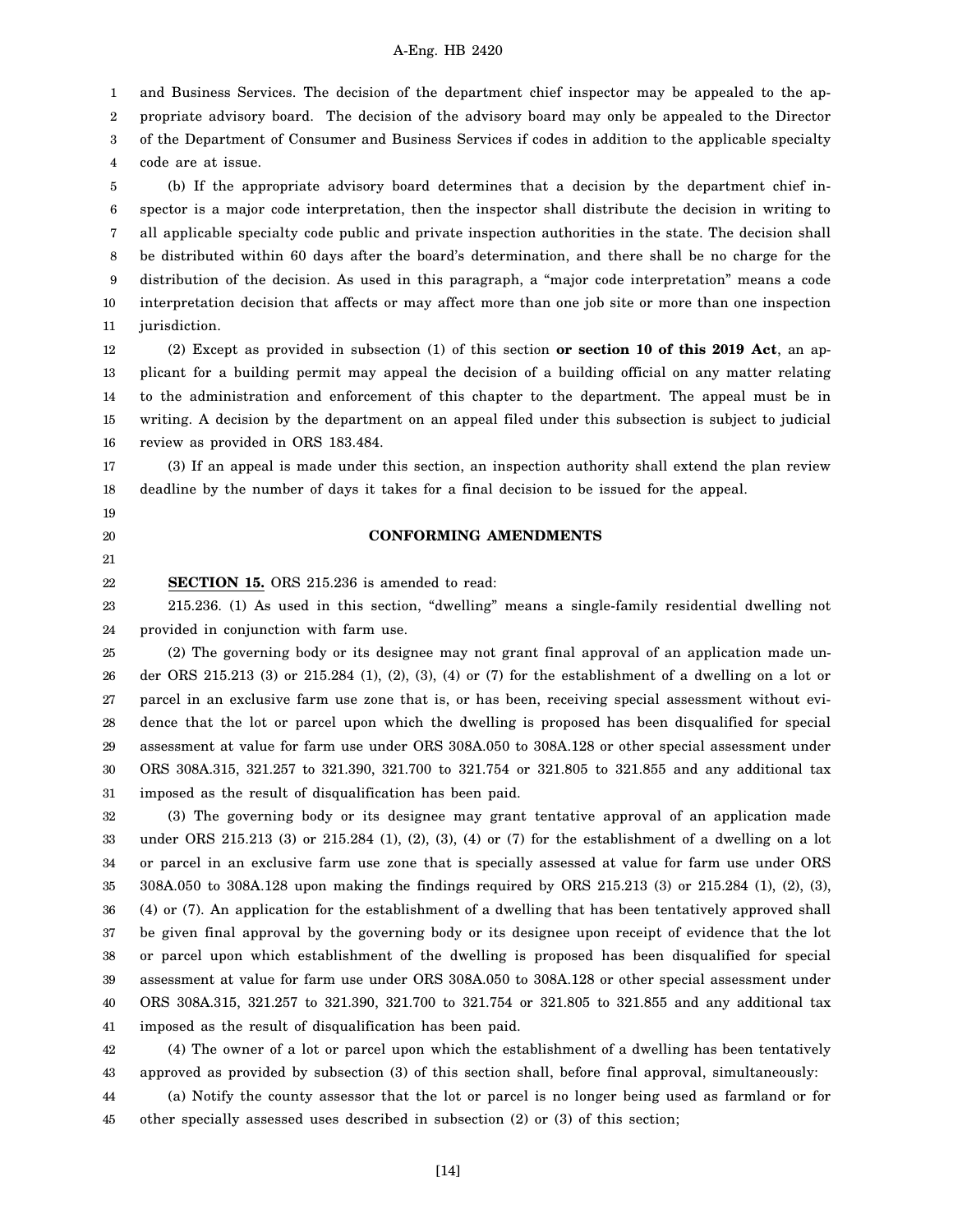1 2 3 (b) Request that the county assessor disqualify the lot or parcel from special assessment under ORS 308A.050 to 308A.128, 308A.315, 321.257 to 321.390, 321.700 to 321.754 or 321.805 to 321.855; and (c) Pay any additional tax imposed upon disqualification from special assessment.

4 5 6 (5) Except as provided in subsection (6) of this section, a lot or parcel that has been disqualified pursuant to subsection (4) of this section may not requalify for special assessment unless, when combined with another contiguous lot or parcel, it constitutes a qualifying parcel.

7 8 9 10  $(6)(a)$  A lot or parcel that has been disqualified pursuant to subsection  $(4)$  of this section may requalify for wildlife habitat special assessment under ORS 308A.403 to 308A.430 or conservation easement special assessment under ORS 308A.450 to 308A.465 without satisfying the requirements of subsection (5) of this section.

11 12 13 (b) Upon disqualification from wildlife habitat special assessment under ORS 308A.430 or disqualification from conservation easement special assessment under ORS 308A.465, the lot or parcel shall be subject to the requirements of subsection (5) of this section.

14 15 16 17 (7) When the owner of a lot or parcel upon which the establishment of a dwelling has been tentatively approved notifies the county assessor that the lot or parcel is no longer being used as farmland and requests disqualification of the lot or parcel for special assessment at value for farm use, the county assessor shall:

18 19 (a) Disqualify the lot or parcel for special assessment at value for farm use under ORS 308A.050 to 308A.128 or other special assessment by removing the special assessment;

20

(b) Provide the owner of the lot or parcel with written notice of the disqualification; and

21 (c) Impose the additional tax, if any, provided by statute upon disqualification.

22 23 24 25 26 27 (8) The Department of Consumer and Business Services, a **municipal** building official, as defined in ORS [*455.715 (1)*] **455.010**, or any other agency or official responsible for the administration and enforcement of the state building code, as defined in ORS 455.010, may not issue a building permit for the construction of a dwelling on a lot or parcel in an exclusive farm use zone without evidence that the owner of the lot or parcel upon which the dwelling is proposed to be constructed has paid the additional tax, if any, imposed by the county assessor under subsection (7)(c) of this section.

28

**SECTION 16.** ORS 446.250 is amended to read:

29 30 31 32 33 34 35 36 37 38 39 40 41 42 446.250. The Director of the Department of Consumer and Business Services shall cause inspections to be made, approve plans and specifications, provide technical services and issue permits for alteration of manufactured dwellings and installation of manufactured dwellings and manufactured structure accessory buildings and structures on a lot. The director shall appoint or contract with municipalities that request such appointment or contract for inspection and issuance of permits for alteration of manufactured dwellings and installation of manufactured dwellings and manufactured structure accessory buildings and structures and alterations of installations of plumbing, heating, illuminating, cooking or electrical equipment, provided the [*municipality employs as local*] **municipal** inspectors **are** qualified persons who have been certified by the director for inspection and issuance of permits for alteration of manufactured dwellings and installation of manufactured dwellings and manufactured structure accessory buildings and structures, pursuant to ORS 446.003, 446.111, 446.155, 446.160, 446.176, 446.225 to 446.285 and 446.990. However, the certification standards under this section shall relate to the inspections to be performed and shall not be more stringent for municipal inspectors than those applying to state inspectors.

43

**SECTION 17.** ORS 446.255 is amended to read:

44 45 446.255. (1) After written notice and hearing as provided in subsection (2) of this section, the Director of the Department of Consumer and Business Services may revoke the certification of a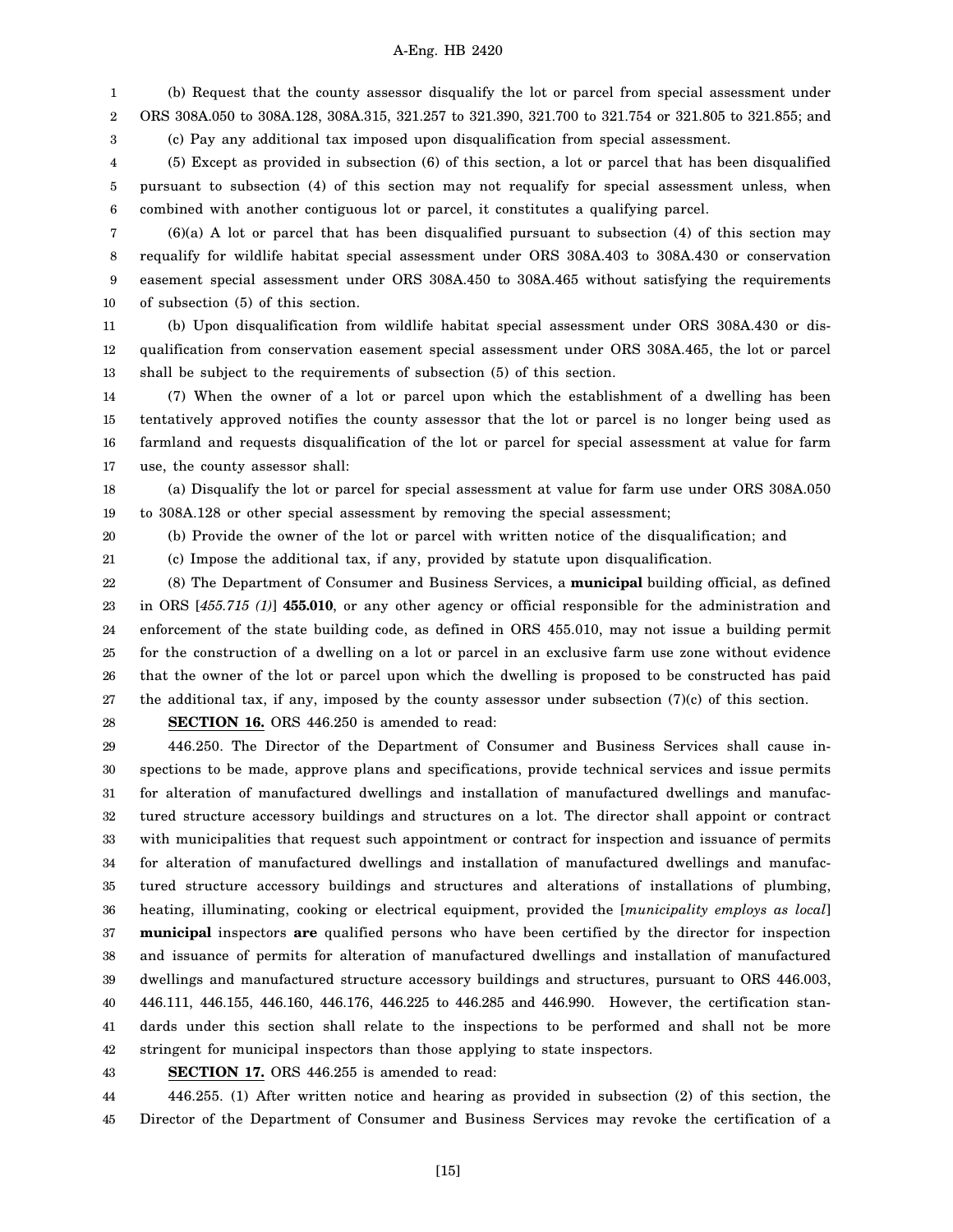1 2 3 4 5 [*local*] **municipal** inspector certified under ORS 446.250, or the authority of a [*local government*] **municipality** to enforce provisions of ORS 446.003, 446.111, 446.160, 446.176, 446.225 to 446.285 and 446.990, [*when*] **if** it appears by competent evidence that the inspector or [*local government*] **municipality** has consistently failed to act in the public interest in the enforcement of the provisions of ORS 446.003, 446.111, 446.160, 446.176, 446.225 to 446.285 and 446.990.

6 7 8 (2) Any proceedings under subsection (1) of this section shall be conducted pursuant to the provisions of ORS 183.415 to 183.430, 183.440 to 183.460, 183.470 to 183.485 and 183.490 to 183.540, dealing with contested cases.

9 **SECTION 18.** ORS 447.091 is amended to read:

10 11 12 13 14 15 16 447.091. The Department of Consumer and Business Services or local government administering the plumbing specialty code adopted under ORS 447.020 (2) may, upon request of any sanitary district formed pursuant to ORS 450.005 to 450.245, sanitary authority established under ORS 450.600 to 450.989, or county service district established under ORS 451.410 to 451.610, contract for [*the*] **district** inspection of building sewers constructed to connect a district sewage system if inspectors [*employed by such*] **for the** district are certified for sewer inspections under ORS 455.715 to 455.740.

**SECTION 19.** ORS 450.837 is amended to read:

17 18 450.837. (1) Water authorities and sanitary authorities are municipalities for the purposes of administering and enforcing the plumbing code as provided under ORS 455.150.

19 20 21 22 23 24 (2) However, notwithstanding ORS 455.150 (3), a **municipal** building official [*appointed by*] **providing services to** a water authority or sanitary authority**,** or [*an*] **a municipal** inspector acting under the authority and direction of such a building official shall [*administer and enforce only that portion*] **carry out administration and enforcement activities only for that part** of the plumbing code governing the installation and maintenance of connections between structures and the mains and sewers of the authority.

25 26 27 (3) Nothing in this section authorizes a building official or inspector [*of*] **for** a water authority or sanitary authority to administer or enforce all or part of any specialty code except the plumbing code.

28 29 30 (4) A water authority or sanitary authority shall notify the Director of the Department of Consumer and Business Services not later than May 1 of each year as to whether the authority will or will not exercise the code enforcement power granted by this section.

31 **SECTION 20.** ORS 455.042 is amended to read:

32 33 34 35 455.042. The Director of the Department of Consumer and Business Services shall establish regions for all areas of the state to carry out the uniform administration of the state building code. The director shall assign Department of Consumer and Business Services employees for the regions as necessary to:

36

(1) Promote consistent interpretation of the state building code;

37 38 (2) Resolve disputes between [*local*] **municipal** building officials and contractors or developers regarding the application of one or more provisions of the state building code; and

39 40 41 (3) Provide oversight and enforcement of ORS 446.003 to 446.200, 446.225 to 446.285, 446.395 to 446.420, 479.510 to 479.945, 479.950, 479.995 and 480.510 to 480.670 and ORS chapters 447, 455, 460 and 693 and the rules adopted under those statutes.

42 **SECTION 21.** ORS 455.046 is amended to read:

43 455.046. (1) The Department of Consumer and Business Services shall:

44 45 (a) Develop and administer an installation label program for minor installations under the state building code, including but not limited to electrical installations under ORS 455.627, 479.540 and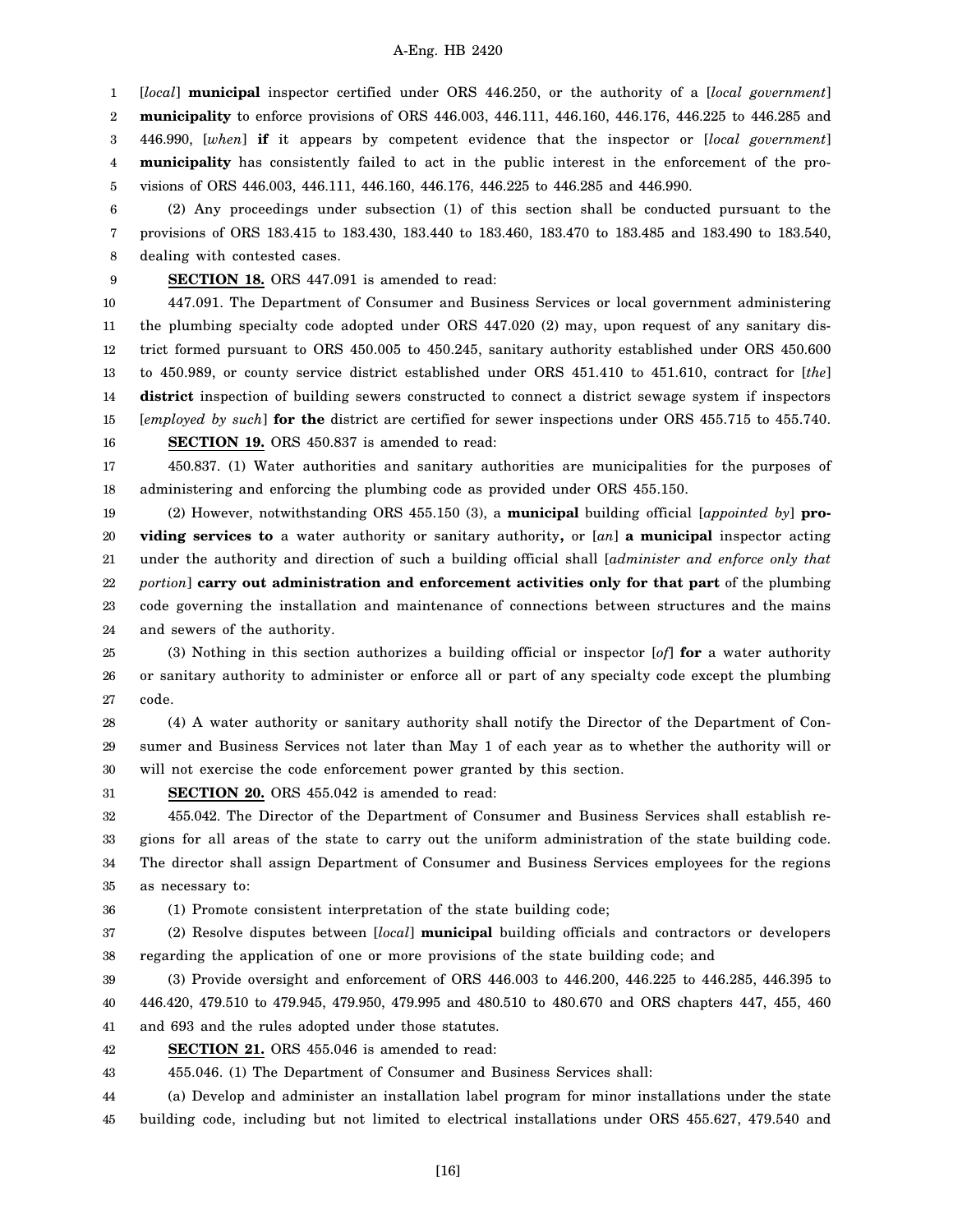1 2 3 4 5 6 7 8 9 10 11 12 13 14 15 16 17 18 19 20 21 22 23 24 25 26 27 28 29 30 31 32 33 34 35 36 37 38 39 40 41 42 43 44 45 479.570 and plumbing installations under ORS 447.076; (b) Develop standard application forms and procedures for use by municipalities in Clackamas, Multnomah and Washington Counties when issuing structural, mechanical, electrical, plumbing and other permits when those permits do not require a review of building plans; (c) Develop standard application forms and procedures for issuing building permits and recording inspections; (d) Develop standard forms and procedures for reviewing building plans; (e) Establish standardized criteria and methodology for determining fee amounts for permits that are required under the state building code established under ORS 455.030; (f) Maintain and make available to the public the names of persons certified to review building plans; (g) Maintain and make available to the public the names of persons certified to perform technical inspections; and (h) Administer prepaid building permit cost accounts. (2) The department may use the resources of the Tri-County Building Industry Service Center to: (a) Assist [*local*] **municipal** building officials in the administration and enforcement of the state building code; and (b) Establish a process to facilitate the consistent application of the state building code throughout the state. **SECTION 22.** ORS 455.062 is amended to read: 455.062. (1) A Department of Consumer and Business Services employee acting within the scope of that employment may provide typical plans and specifications: (a) For structures of a type for which the provision of plans or specifications is exempted under ORS 671.030 from the application of ORS 671.010 to 671.220 and exempted under ORS 672.060 from the application of ORS 672.002 to 672.325; and (b) Notwithstanding ORS 671.010 to 671.220 and 672.002 to 672.325, for structures that are metal or wood frame Use and Occupancy Classification Group U structures under the structural specialty code. (2) A **municipal** building official [*or inspector, as those terms are defined in ORS 455.715, when*]**, if** acting within the scope of direct employment by a municipality, may provide typical plans and specifications for structures of a type for which the provision of plans or specifications is exempted under ORS 671.030 from the application of ORS 671.010 to 671.220 and exempted under ORS 672.060 from the application of ORS 672.002 to 672.325. (3) This section does not alter any applicable requirement under ORS 671.010 to 671.220 or 672.002 to 672.325 regarding stamps and seals for a set of plans for a structure. **SECTION 23.** ORS 455.070 is amended to read: 455.070. (1) Any person may report a suspected violation of the state building code that poses an imminent threat to public health or safety to the local **municipal** building official or, where the code is state-administered, to the Department of Consumer and Business Services. The complaint shall be in writing and submitted under rules adopted by the department. The rules of the department shall provide for the disposition of frivolous or harassing complaints by requiring detailed descriptions of the alleged violation and reference to the code sections allegedly violated. (2) The municipality or the department shall give notice of the complaint to the contractor, building owner and subcontractor, if any, involved in the project alleged to be in violation. The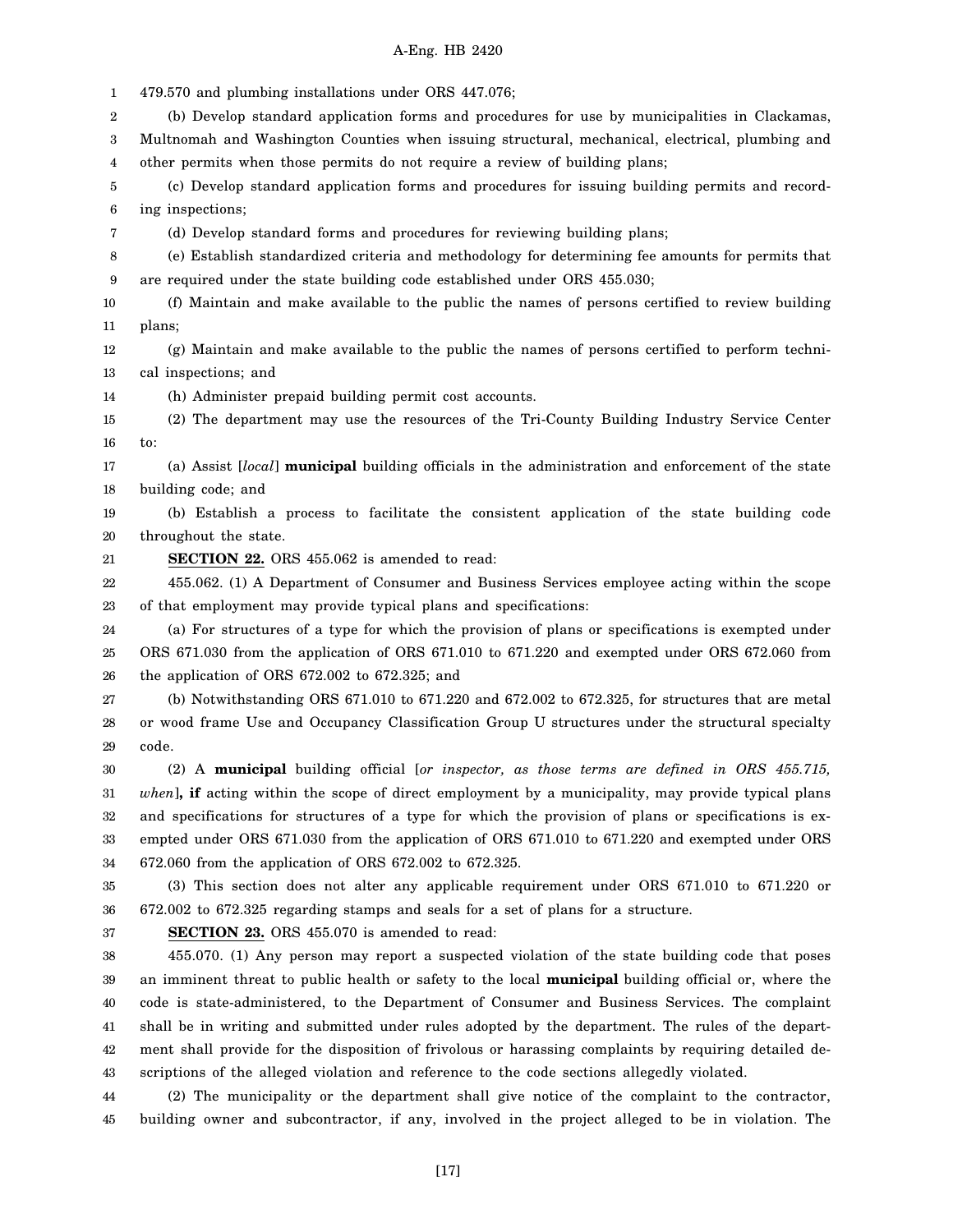1 2 municipality or the department may charge the complainant for the necessary costs of supplying, copying and distributing the complaint form.

3 4 5 6 7 8 9 10 11 (3) If, after five working days, no remedial action has taken place, the complainant has standing to appeal the matter to the appeals board of the municipality, where one is established, or directly to the appropriate advisory board where there is no local appeals board. The municipal appeals board or state advisory board shall reach a final decision within 14 days of the complainant's appeal. A municipal appeals board decision shall then be subject to appeal to a state advisory board under ORS 455.690, provided that the state advisory board shall reach a final determination within 14 days of notice of an appeal. A record of the written complaint and the findings of the appeals and advisory boards may be introduced into evidence in any judicial proceeding for damages brought against the complainant by any person suffering damages as a result of the complaint.

12

**SECTION 24.** ORS 455.080 is amended to read:

13 14 15 16 17 18 19 455.080. Notwithstanding ORS 455.630 (2), any inspector, including a specialty code inspector licensed under ORS 455.457, authorized by ORS **455.148,** 455.150 or 455.153 to determine compliance with the requirements of the state building code or any specialty code under this chapter may, in accordance with a compliance program as described in ORS 455.153 (2), require any person who is engaged in any activity regulated by the state building code to demonstrate proof of compliance with the applicable licensing, registration or certification requirements of ORS chapters 446, 447, 455, 460, 479, 480, 693 and 701.

20 21 **SECTION 25.** ORS 455.200 is amended to read:

455.200. The Director of the Department of Consumer and Business Services:

22 23 24 25 26 (1) May adopt rules, establish policies and procedures and take other actions the director considers reasonable or expedient for carrying out agreements under ORS 455.148 [*(13)*] **(14)**, 455.150 [*(13)*] **(14)** or 455.185 and any duties, functions and powers of the director or the Department of Consumer and Business Services under ORS 455.148 [*(13)*] **(14)**, 455.150 [*(13)*] **(14)** or 455.185 to 455.198;

27 28 29 (2) Shall consult at least annually with appropriate advisory boards regarding any agreements under ORS 455.185 or actions taken by the director under ORS 455.148 [*(13)*] **(14)**, 455.150 [*(13)*] **(14)** or 455.185 to 455.198; and

30 31 32 33 34 35 (3) Shall report annually to the Legislative Assembly as provided under ORS 192.230 to 192.250 regarding any department activities under ORS 455.148 [*(13)*] **(14)**, 455.150 [*(13)*] **(14)** or 455.185 to 455.198. The report shall include, but not be limited to, information regarding any projected need for an increase in department resources required for carrying out the administration and enforcement of building inspection programs under ORS 455.148 [*(13)*] **(14)**, 455.150 [*(13)*] **(14)** or 455.185 to 455.198.

# 36

## **SECTION 26.** ORS 455.210 is amended to read:

37 38 39 40 41 42 43 44 455.210. (1) Fees shall be prescribed as required by ORS 455.020 for plan review and permits issued by the Department of Consumer and Business Services for the construction, reconstruction, alteration and repair of prefabricated structures and of buildings and other structures and the installation of mechanical heating and ventilating devices and equipment. The fees may not exceed 130 percent of the fee schedule printed in the "Uniform Building Code," 1979 Edition, and in the "Uniform Mechanical Code," 1979 Edition, both published by the International Conference of Building Officials. Fees are not effective until approved by the Oregon Department of Administrative Services.

45

(2) Notwithstanding subsection (1) of this section, the maximum fee the Director of the Depart-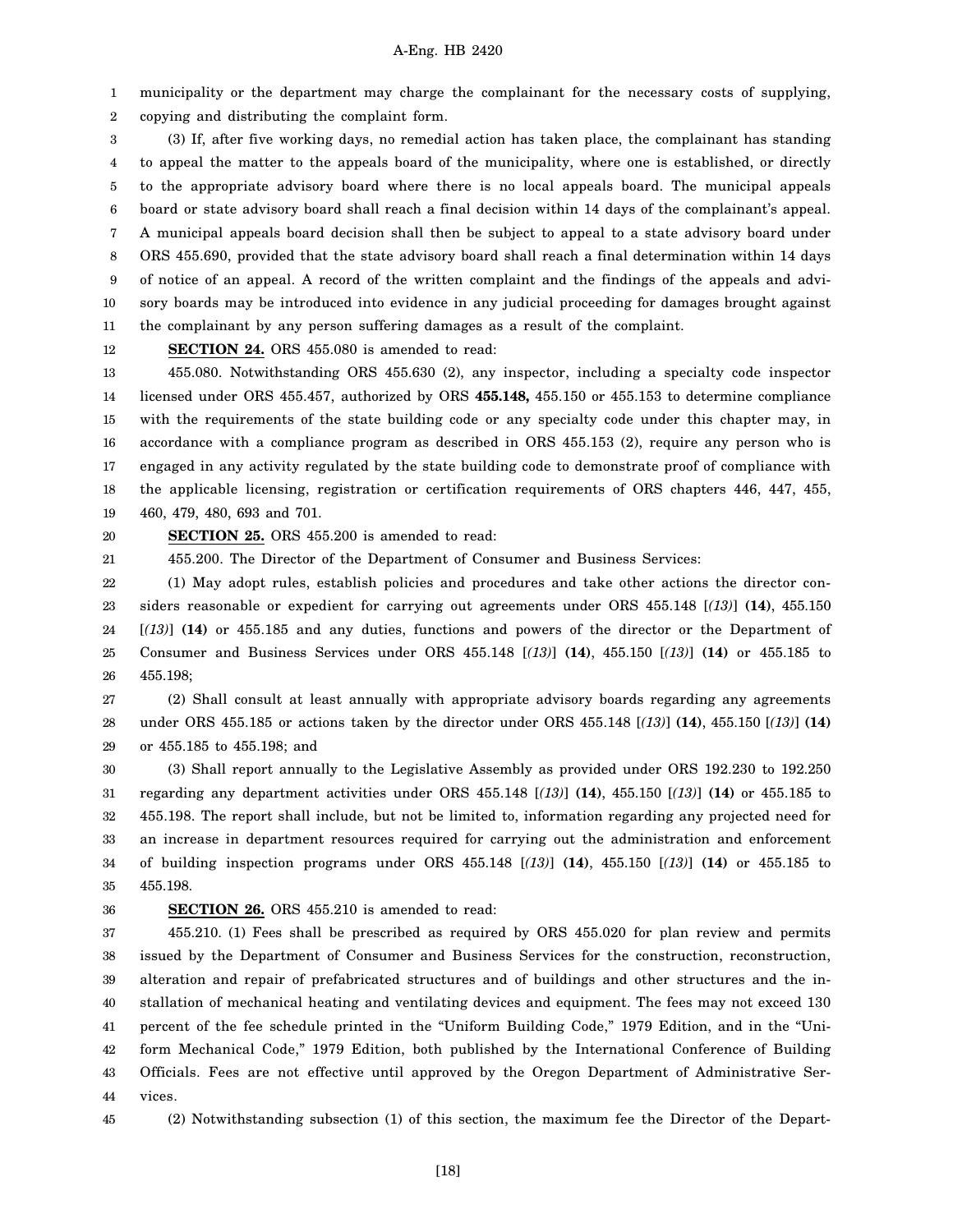1 2 ment of Consumer and Business Services may prescribe for a limited plan review for fire and life safety as required under ORS 479.155 shall be 40 percent of the prescribed permit fee.

3 4 5 6 7 8 9 10 (3)(a) A municipality may adopt by ordinance or regulation such fees as may be necessary and reasonable to provide for the administration and enforcement of any specialty code or codes for which the municipality has assumed responsibility under ORS 455.148 or 455.150. A municipality shall give the director notice of the proposed adoption of a new or increased fee under this subsection. The municipality shall give the notice to the director at the time the municipality provides the opportunity for public comment under ORS 294.160 regarding the fee or, if the proposed fee is contained in an estimate of municipal budget resources, at the time notice of the last budget meeting is published under ORS 294.426.

11 12 13 14 15 16 17 18 19 20 21 22 23 (b) Ten or more persons or an association with 10 or more members may appeal the adoption of a fee described in this subsection to the Director of the Department of Consumer and Business Services. The persons or association must file the appeal no later than 60 days after the director receives notice of the proposed adoption of the fee from the municipality under paragraph (a) of this subsection. However, if the municipality failed to give notice to the director, an appeal may be filed with the director within one year after adoption of the new or increased fee. Upon receiving a timely appeal, the director shall, after notice to affected parties and hearing, review the municipality's fee adoption process and the costs of administering and enforcing the specialty code or codes referred to in paragraph (a) of this subsection. The director shall approve the fee if the director feels the fee is necessary and reasonable. If the director does not approve the fee upon appeal, the fee is not effective. The appeal process provided in this paragraph does not apply to fees that have been submitted for a vote and approved by a majority of the electors voting on the question.

24 25 26 (c) Fees collected by a municipality under this subsection shall be used for the administration and enforcement of a building inspection program for which the municipality has assumed responsibility under ORS 455.148 or 455.150.

27 28 (d) For purposes of paragraph (b) of this subsection, in determining whether a fee is reasonable the director shall consider whether:

29 30 (A) The fee is the same amount as or closely approximates the amount of the fee charged by other municipalities of a similar size and geographic location for the same level of service;

31 32 (B) The fee is calculated with the same or a similar calculation method as the fee charged by other municipalities for the same service;

33 34 (C) The fee is the same type as the fee charged by other municipalities for the same level of service; and

35 36 37 (D) The municipality, in adopting the fee, complied with ORS 294.160, 294.361 and 294.426 and this section and standards adopted by the director under ORS 455.148 [*(11)*] **(12)** or 455.150 [*(11)*] **(12)**.

(4) Notwithstanding any other provision of this chapter:

38

39 40 41 (a) For the purpose of partially defraying state administrative costs, there is imposed a surcharge in the amount of four percent of the total permit fees or, if the applicant chooses to pay an hourly rate instead of purchasing a permit, four percent of the total hourly charges collected.

42 43 44 (b) For the purpose of partially defraying state inspection costs, there is imposed a surcharge in the amount of two percent of the total permit fees or, if the applicant chooses to pay an hourly rate instead of purchasing a permit, two percent of the total hourly charges collected.

45 (c) For the purpose of defraying the cost of administering and enforcing the state building code,

[19]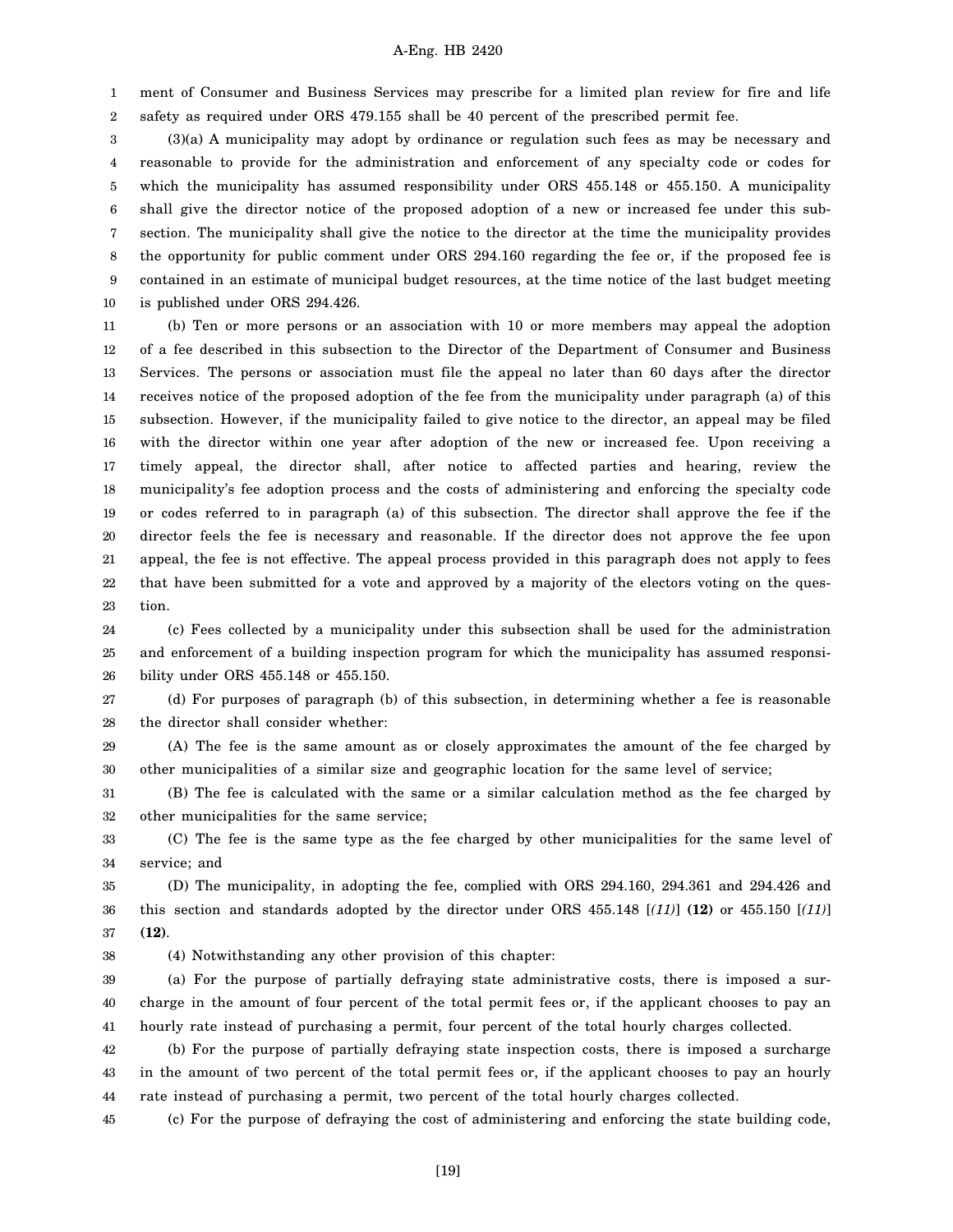1 there is imposed a surcharge on permit fees and on hourly charges collected instead of permit fees.

2 The surcharge may not exceed one percent of the total permit fees or, if the applicant chooses to

3 4 5 6 pay an hourly rate instead of purchasing a permit, one percent of the total hourly charges collected. (d) For the purpose of defraying the cost of developing and administering the electronic building codes information system described in ORS 455.095 and 455.097, there is imposed a surcharge in the amount of four percent on permit fees, or if the applicant chooses to pay an hourly rate instead of

7 purchasing a permit, four percent of the total hourly charges collected.

8 9 (5) Municipalities shall collect and remit surcharges imposed under subsection (4) of this section to the director as provided in ORS 455.220.

10 11 (6) The director shall adopt administrative rules to allow reduced fees for review of plans that have been previously reviewed.

12 **SECTION 27.** ORS 455.450 is amended to read:

13 455.450. A person may not:

14 15 16 17 18 (1) Violate, or procure or assist in the violation of, any final order of the Director of the Department of Consumer and Business Services, an advisory board, a state administrative officer or any local appeals board, **a** building official or **an** inspector, concerning the application of the state building code in a particular case or concerning a license, certificate, registration or other authorization.

19 20 21 22 23 24 25 (2) Engage in, or procure or assist any other person to engage in, any conduct or activity for which a permit, label, license, certificate, registration or other formal authorization is required by any specialty code, any provision of ORS 446.003 to 446.200, 446.225 to 446.285, 446.395 to 446.420, 446.566 to 446.646, 446.666 to 446.746, 479.510 to 479.945, 479.950 and 480.510 to 480.670, this chapter or ORS chapter 447, 460 or 693, or any rule adopted or order issued for the administration and enforcement of those provisions, without first having obtained such permit, label, license, certificate, registration or other formal authorization.

26 27 28 29 (3) Violate, or procure or assist in the violation of, any standard, specification, requirement, prohibition or other technical provision set forth in the state building code or an applicable local building code or in any rule or order of the Department of Consumer and Business Services, an advisory board, a [*local*] **municipal** governing body or [*local*] **municipal** building official.

30

**SECTION 28.** ORS 455.485 is amended to read:

31 32 33 455.485. (1) When adopting the state building code, the Director of the Department of Consumer and Business Services shall give special consideration to the unique needs of construction in rural or remote parts of this state.

34 35 36 37 38 39 40 41 42 43 44 45 (2) Notwithstanding any description of State Fire Marshal duties in ORS 476.030, 476.033, 476.035, 476.150 or 476.155, the Director of the Department of Consumer and Business Services or a [*local*] **municipal** building official administering a building inspection program under ORS 455.148 or 455.150 may determine whether the structure as set forth in the plans and specifications or as constructed meets the standards of the state building code, including but not limited to fire and life safety standards. The State Fire Marshal, or a local fire official for a governmental subdivision exempted from State Fire Marshal regulations as described under ORS 476.030, may provide advice to building officials, inspectors or Department of Consumer and Business Services employees concerning state building code standards. A [*local*] **municipal** building official or department employee shall give consideration to advice of the State Fire Marshal or local fire official that does not conflict with the state building code, but shall retain the authority to make final decisions regarding the code.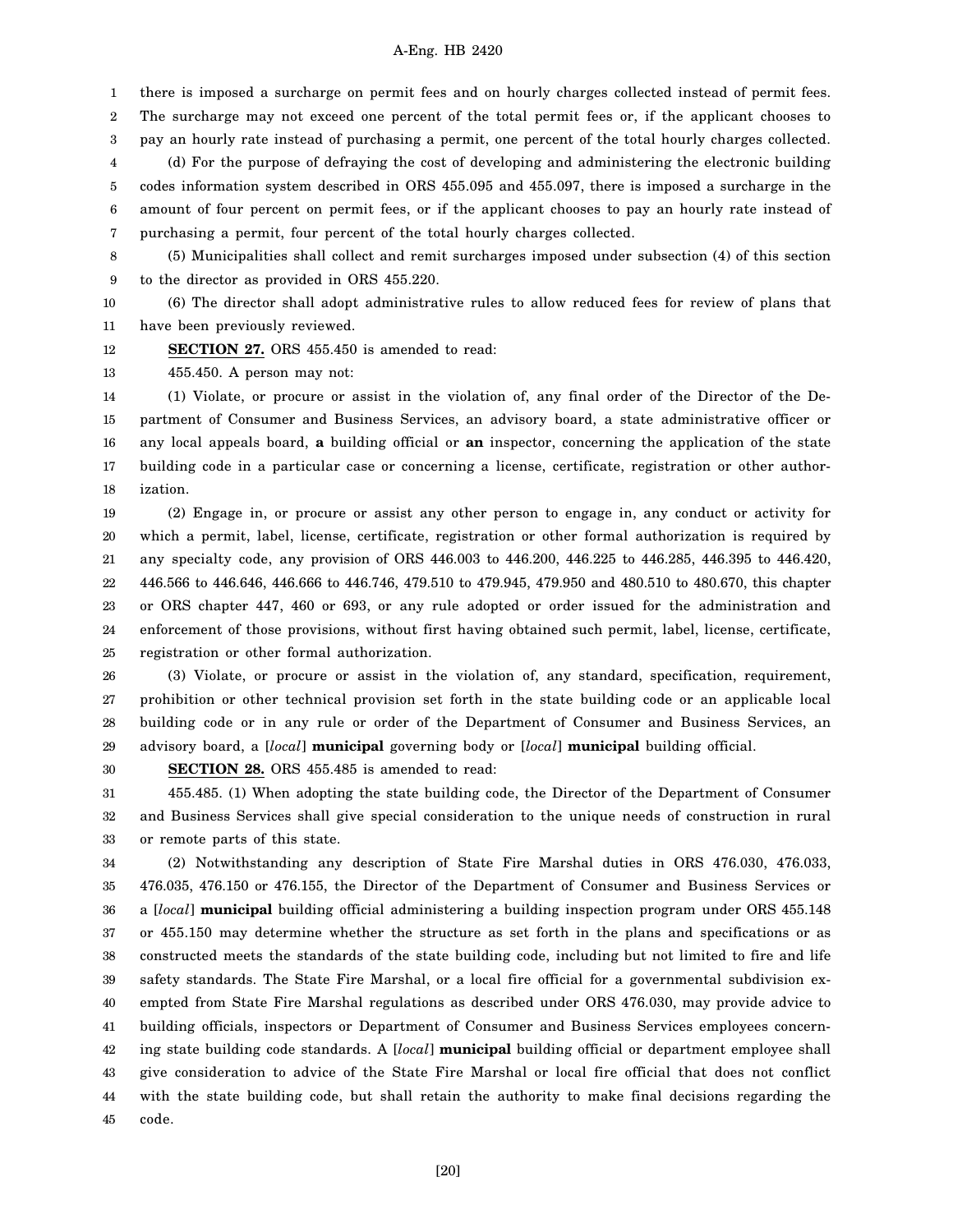1 **SECTION 29.** ORS 455.685 is amended to read:

2 3 4 5 6 7 8 9 10 11 12 13 14 15 16 17 18 19 20 21 455.685. The Director of the Department of Consumer and Business Services may, upon an application setting forth a set of plans and specifications that will be utilized in one or more municipalities to acquire building permits, review and approve the application for the construction or erection of any building or structure if such set of plans meets the requirements of the state building code. All costs incurred by the director by virtue of the examination of such a set of plans and specifications shall be paid by the applicant. The plans and specifications or any plans and specifications required to be submitted to a state agency shall be submitted to the director who shall examine the instruments and if necessary distribute them to the appropriate state agencies for scrutiny regarding adequacy as to fire safety, life safety and all other appropriate features. The state agencies shall examine and promptly return the plans and specifications together with their certified statement as to the adequacy of the instruments regarding that agency's area of concern. The applicant shall submit the plans and specifications to a [*local building official*] **municipality** prior to application for a building permit. The [*local*] **municipal** building official shall [*review*] **cause** the plan **to be reviewed** for those features required by local ordinance or by any site-specific, geographic, geologic or climatic code requirements. A [*local building official*] **municipality** shall issue a building permit upon application and presentation to the [*local building official*] **municipality** of such a set of plans and specifications bearing the approval of the director if the requirements of all other local ordinances are satisfied. The director or [*local*] **municipal** building official may assess such fees as necessary to recover the reasonable costs incurred to ensure the compliance of the plans and specifications with the state building code.

22 23 **SECTION 30.** ORS 455.800 is amended to read:

455.800. As used in ORS 455.800 to 455.820:

24 25 26 (1) "Building official" means a person who is a **municipal** building official as defined in ORS [*455.715*] **455.010** or a Department of Consumer and Business Services employee charged with enforcement or administration of the state building code.

27 28 29 (2) "Building trade committee" means a group composed of experienced and knowledgeable local general contractors or other persons having substantial expertise in various aspects of one and two family dwelling construction under the Low-Rise Residential Dwelling Code.

30 (3) "General contractor" has the meaning given that term in ORS 701.005.

31 (4) "Master builder" means a person certified under ORS 455.810.

32 (5) "Qualified construction company" means a company that has been:

33 34 (a) Continuously licensed by the Construction Contractors Board during the preceding 60 months as a general contractor; or

35 36 37 (b) Continuously licensed by the Construction Contractors Board during at least the preceding 24 months as a general contractor and by one or more other states during the balance of the preceding 60 months in an occupation equivalent to that of a general contractor.

38 (6) "Regular employee" means a person who:

39 (a) Is continuously employed by, and on the regular payroll of, a qualified construction company;

40 41 (b) Has filed a withholding exemption certificate pursuant to ORS 316.182 for work performed for the qualified construction company; and

42 43 (c) Is available during working hours to supervise on-site dwelling construction, including but not limited to supervising the installation of:

44 (A) Drywall;

45 (B) Electrical systems;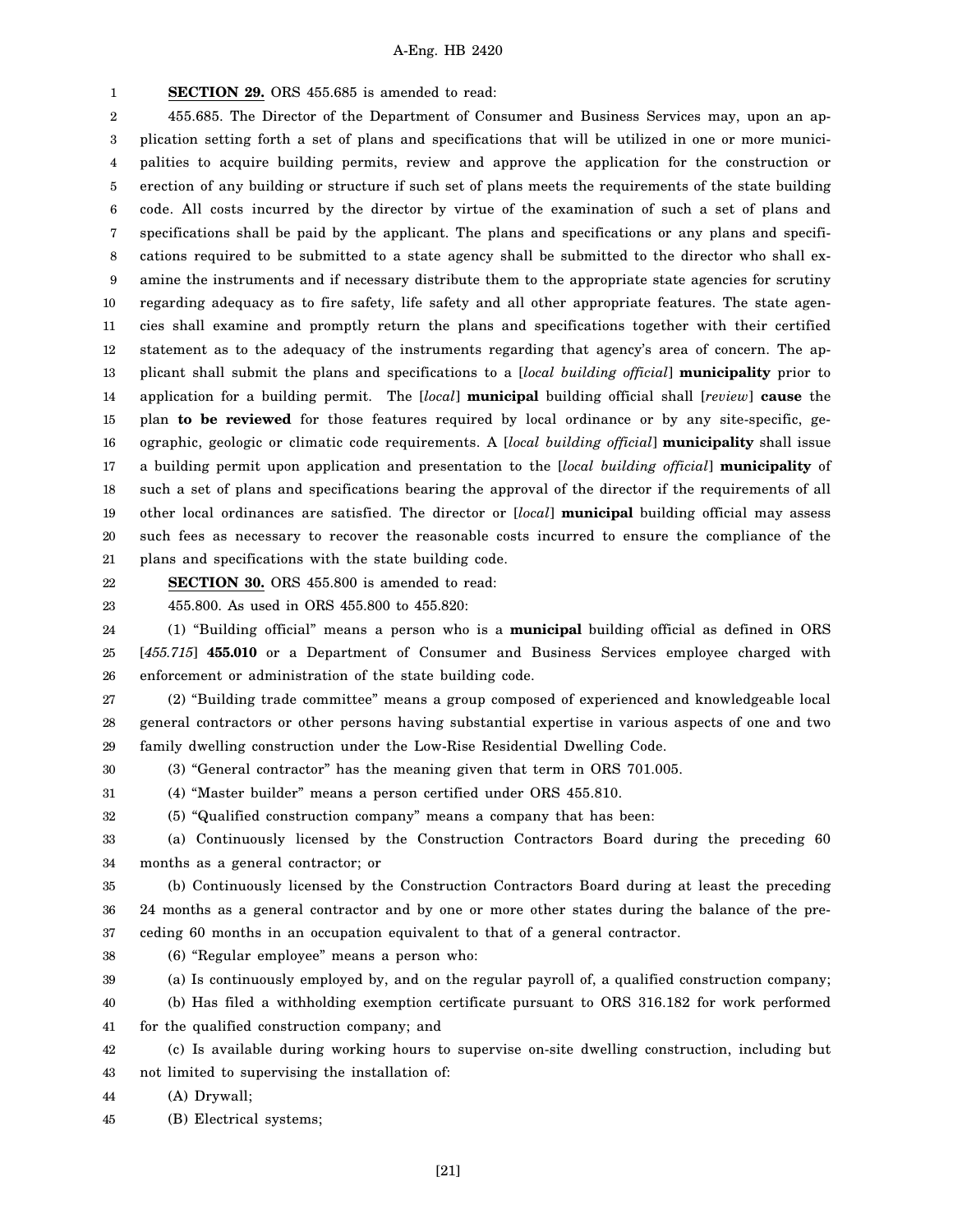1 2 3 4 5 6 7 8 9 10 11 12 13 14 15 16 17 18 19 20 21 22 23 24 25 26 27 28 29 30 31 32 33 34 35 36 37 38 39 40 41 42 43 44 45 (C) Footings; (D) Foundations; (E) Framing; (F) Insulation; (G) Mechanical systems; (H) Plumbing systems; and (I) Stairs. (7) "Whole dwelling remodel" means a project that includes the installation in an existing dwelling of all of the following: (a) Drywall; (b) Electrical systems; (c) Footings; (d) Foundations; (e) Framing; (f) Insulation; (g) Mechanical systems; and (h) Plumbing systems. **SECTION 31.** ORS 455.820 is amended to read: 455.820. (1) A master builder must perform all plan review and required verifications for which government review or inspection has been waived by a building official. The master builder shall maintain copies of all documents and reports required by the government granting the waiver and provide those copies to the building official. (2) When waiving government performance of plan review or required inspections, a building official shall require the master builder to sign a form that specifically identifies each waiver and states that the master builder accepts the duty of performing the review and verifications. A master builder who accepts the duty of performing a review or verification remains responsible for that duty unless released by written and signed permission of the building official. A building official may release a master builder from a review or verification duty by a written and signed assumption of the review or inspection duty by the building official or written and signed assumption of the review and verification duty by another master builder. (3) A building official for a government that has a master builder program: (a) Must conduct inspections of at least 10 percent of projects that are built under a master builder program; (b) May revoke a waiver for a plan review or required inspection if the master builder fails to properly perform, or document performance of, review or verification duties; and (c) Must notify the Department of Consumer and Business Services when the official revokes a waiver pursuant to paragraph (b) of this subsection. (4) When revoking a waiver, a building official shall provide the master builder with a release under subsection (2) of this section from future performance of review or verification duties. A release does not relieve a master builder from liability for the failure to perform, or document performance of, review or verification duties prior to the revocation of the waiver. (5) A government having a master builder program has no legal duty with regard to plan review or required inspections properly waived under ORS 455.815 and accepted by a master builder in a signed form described under subsection (2) of this section. This subsection does not release a government from a duty arising due to a waiver revocation under subsection (3) of this section or an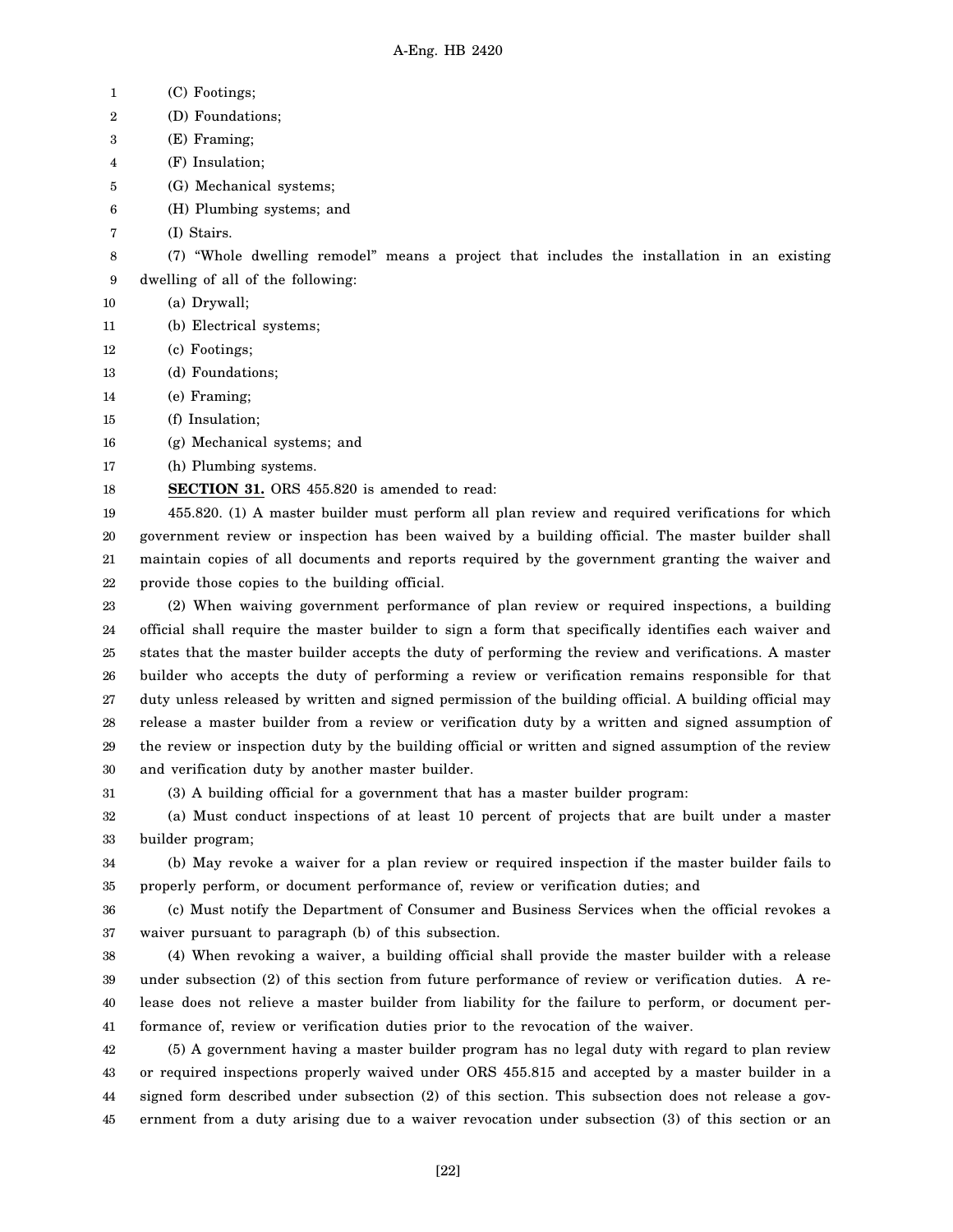1 assumption under subsection (2) of this section.

2 3 4 5 6 7 8 (6) A [*local government*] **municipality** may refuse to grant recognition to a certified master builder if a waiver granted to the master builder under that government's master builder program has been revoked pursuant to subsection (3)(b) of this section. If a waiver is revoked pursuant to subsection (3)(b) of this section, a [*local government*] **municipality** or **municipal** building official may send a recommendation to the department for action against the master builder who was granted the waiver. The [*local government*] **municipality** or **municipal** building official may also send the department any information supporting the recommendation.

9

**SECTION 32.** ORS 479.530 is amended to read:

10

28

479.530. As used in ORS 479.510 to 479.945 and 479.995, unless the context requires otherwise:

11 12 13 (1) "Approved testing laboratory" means a testing laboratory that meets criteria for electrical product evaluation established by the Director of the Department of Consumer and Business Services with the approval of the Electrical and Elevator Board under ORS 479.730.

14 (2) "Board" means the Electrical and Elevator Board established under ORS 455.138.

15 16 (3) "Certified electrical product" means an electrical product that is certified under ORS 479.760 and that is not decertified.

17 18 19 (4) "Competent inspection service" means an electrical inspection service [*of a city or county*] administered **by a municipality** under ORS 455.148 or 455.150 that [*employs*] **provides services through** electrical inspectors who are certified to meet standards under ORS 479.810.

20 21 22 23 (5) "Commercial electrical air conditioning equipment" means heating, cooling, refrigeration, dehumidifying, humidifying and filtering equipment used for climatizing or moving of air if used in commerce, industry or government and if installed in a place not accessible to the general public other than the switches regulating the operation of the equipment.

24 25 26 (6) "Demarcation point" means the place of interconnection between the communications cabling, terminal equipment or protective apparatus of the telecommunications service provider and the customer's premises.

27 (7) "Department" means the Department of Consumer and Business Services.

(8) "Director" means the Director of the Department of Consumer and Business Services.

29 30 31 (9) "Dwelling unit" means one or more rooms for the use of one or more persons as a housekeeping unit with space for eating, living and sleeping and permanent provisions for cooking and sanitation.

32 33 34 35 36 (10) "Electrical installations" means the construction or installation of electrical wiring and the permanent attachment or installation of electrical products in or on any structure that is not itself an electrical product. "Electrical installation" also means the maintenance or repair of installed electrical wiring and permanently attached electrical products. "Electrical installation" does not include an oil module.

37 38 39 (11) "Electrical product" means any electrical equipment, material, device or apparatus that, except as provided in ORS 479.540, requires a license or permit to install and either conveys or is operated by electrical current.

40 41 (12) "Equipment" means any material, fittings, devices, appliances, fixtures, apparatus or the like that are used as part of or in connection with an electrical installation.

42 (13) "Field evaluation firm" means an independent organization that provides:

43 (a) Evaluations or testing, or both; and

44 45 (b) Documentation regarding compliance with electrical product safety standards and with the electrical installation safety code.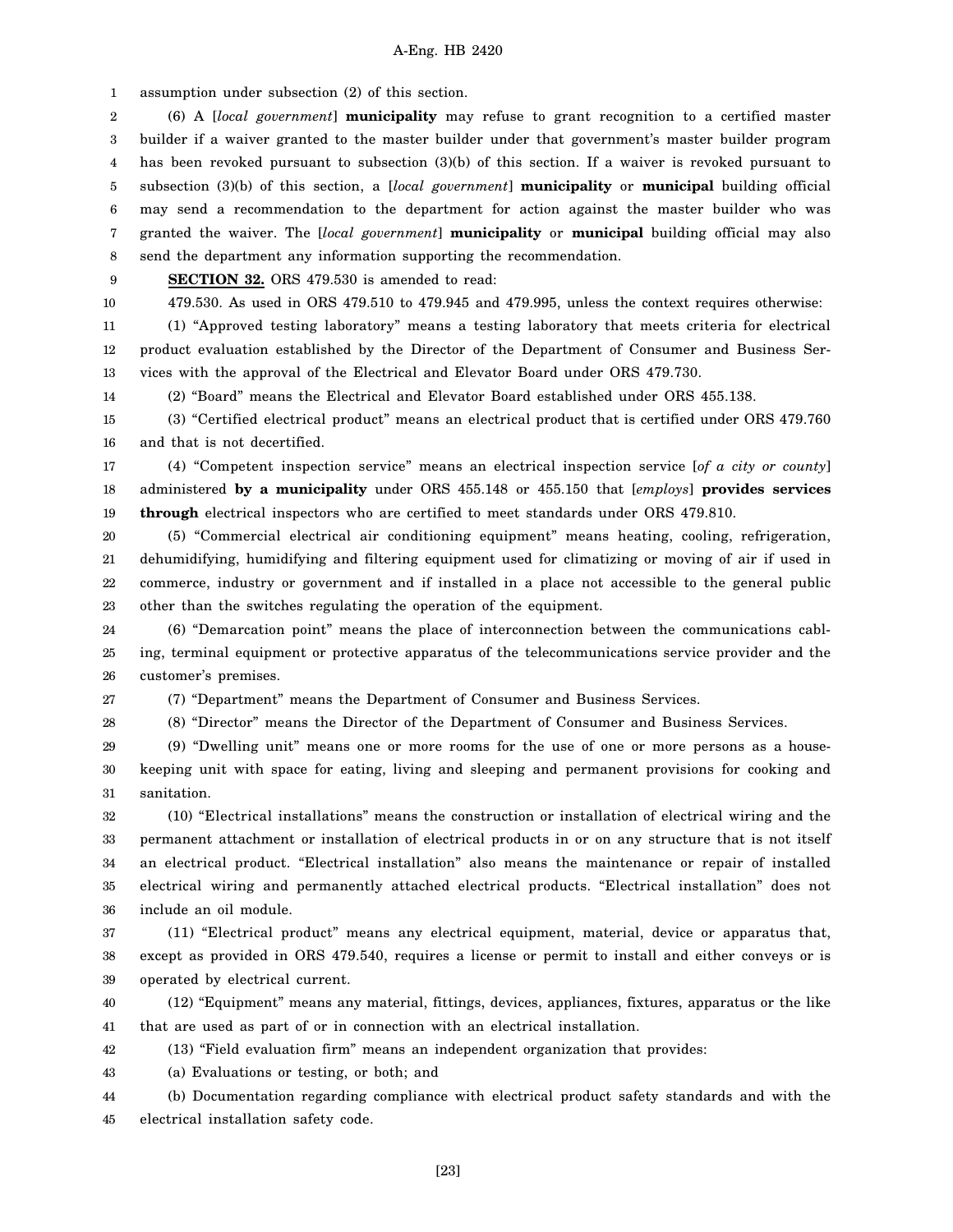1 2 3 4 (14) "Industrial electrical equipment" means electrical products used in industry or government that utilize electric energy for mechanical, chemical, heating, lighting or similar purposes, that are designed to service or produce a product and that are used directly in the production of the service or product.

5 6 7 (15) "Installation label" means an adhesive tag issued by governmental agencies that administer the Electrical Safety Law to licensed electrical contractors for application to those minor electrical installations for which the board by rule determines to be appropriate for random inspections.

8 9 10 11 (16) "License" means a permit issued by the department under ORS 479.630 authorizing the person whose name appears as licensee thereon to act as an electrical contractor, supervising electrician, journeyman electrician, electrical apprentice or limited elevator journeyman as indicated thereon.

12 13 (17) "Minimum safety standards" means safety standards prescribed by concurrence of the board and the director under ORS 479.730.

14 (18) "Multifamily dwelling" means a building containing more than one dwelling unit.

15 16 17 (19) "Oil module" means a prefabricated structure manufactured to the specifications of the purchaser and used outside this state in the exploration for or processing or extraction of petroleum products.

18 19 (20) "Permit" means an official document or card issued by the enforcing agency to authorize performance of a specified electrical installation.

(21) "Single family dwelling" means a building consisting solely of one dwelling unit.

21 22 23 (22) "Telecommunications service provider" means a telecommunications carrier as defined in ORS 133.721 or a telecommunications utility or competitive telecommunications provider, both as defined in ORS 759.005.

24 25 (23) "Uncertified product" means any electrical product that is not an electrical product certified under ORS 479.760.

26 **SECTION 33.** ORS 693.115 is amended to read:

20

27 28 29 30 693.115. (1) The State Plumbing Board is established in the Department of Consumer and Business Services, consisting of seven members appointed by the Governor. The appointment of a member of the board is subject to confirmation by the Senate pursuant to section 4, Article III of the Oregon Constitution.

31 (2) The members of the board shall be as follows:

32 33 (a) One journeyman plumber with 10 or more years' experience in the trade or calling of journeyman plumber;

34 (b) One licensed plumbing contractor;

35 (c) One [*local*] **municipal** plumbing inspector who is a journeyman plumber;

36 (d) One registered professional mechanical engineer;

37 (e) One officer or employee of the Oregon Health Authority;

38 39 (f) One plumbing equipment supplier who otherwise qualifies by experience in the industry or one building official; and

40 (g) One member of the general public.

41 42 43 44 45 (3) The term of office of each member is four years, but a member serves at the pleasure of the Governor. Before the expiration of the term of a member, the Governor shall appoint a successor. A member is not eligible for appointment to more than two full terms of office. If there is a vacancy for any cause, the Governor shall make an appointment to become immediately effective for the unexpired term.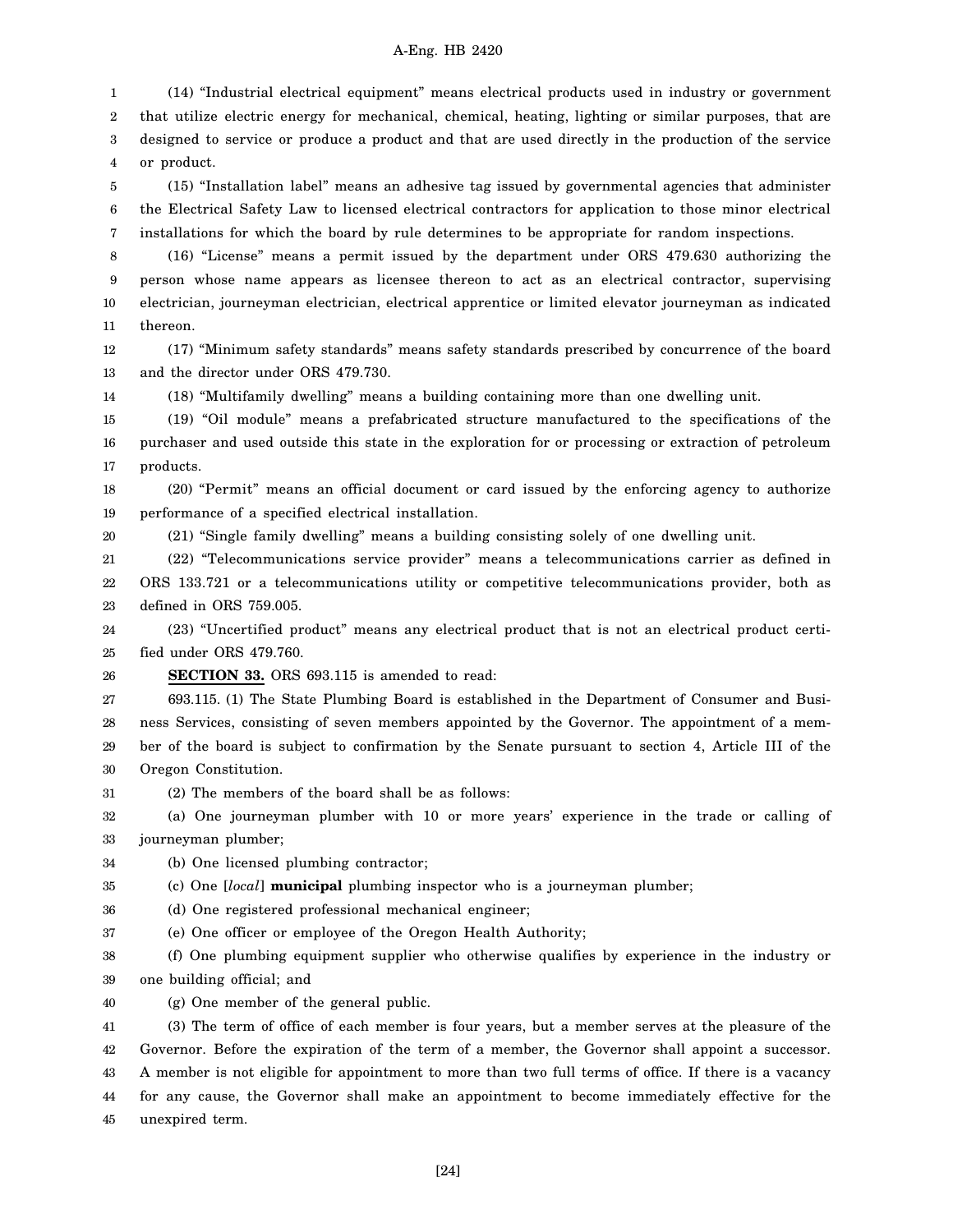(4) A member of the board shall receive compensation and expenses as provided in ORS 292.495.

2 3 **SECTION 34. (1) Section 2 of this 2019 Act is added to and made a part of ORS 455.715 to 455.740.**

4 5 **(2) Sections 10 and 11 of this 2019 Act and ORS 455.148 are added to and made a part of ORS chapter 455.**

#### **COMPLIANCE DEADLINE**

9 10 11 12 13 14 **SECTION 35. (1) No later than 90 days after the effective date of this 2019 Act, a municipality that uses a building inspector not meeting the definition of "municipal inspector" in ORS 455.010, or a building official not meeting the definition of "municipal building official" in ORS 455.010, shall inform the Director of the Department of Consumer and Business Services whether the municipality chooses to continue to administer and enforce a building inspection program.**

15 16 17 18 19 20 21 22 23 **(2) If a municipality chooses under subsection (1) of this section to not continue the administration and enforcement of the building inspection program, the director shall treat the choice as an abandonment of the program for purposes of ORS chapter 455. If the abandoning municipality is a city, unless the county is also an abandoning municipality the director shall transfer administration and enforcement of the city program as provided under ORS 455.148 (5) or 455.150 (5). If the abandoning municipality is a county, the director shall take actions necessary for the administration and enforcement of the county building inspection program, and the building inspection program of any abandoning city within the county, as provided under ORS 455.148 (6) or 455.150 (6).**

24 25 26 27 28 29 30 **(3) If a municipality chooses to continue the administration and enforcement of the building inspection program, no later than July 1, 2020, all building inspectors and building officials that the municipality is using must meet the applicable definitions in ORS 455.010. If after July 1, 2020, the municipality uses building inspectors or building officials who do not meet the applicable definitions under ORS 455.010, the director shall treat the action as an abandonment of the program for purposes of ORS chapter 455 and proceed as described in subsection (2) of this section.**

31

1

6 7 8

32 33

## **VALIDATION OF PAST ACTIONS**

34 35 36 37 38 **SECTION 36. The Legislative Assembly hereby ratifies and declares valid any action taken by a building inspector or building official as part of the administration and enforcement of a building inspection program on behalf of a municipality that would have been a lawful action if performed by the Department of Consumer and Business Services as part of administering and enforcing a building inspection program.**

# **UNIT CAPTIONS**

42 43 44 **SECTION 37. The unit captions used in this 2019 Act are provided only for the convenience of the reader and do not become part of the statutory law of this state or express any legislative intent in the enactment of this 2019 Act.**

45

39 40 41